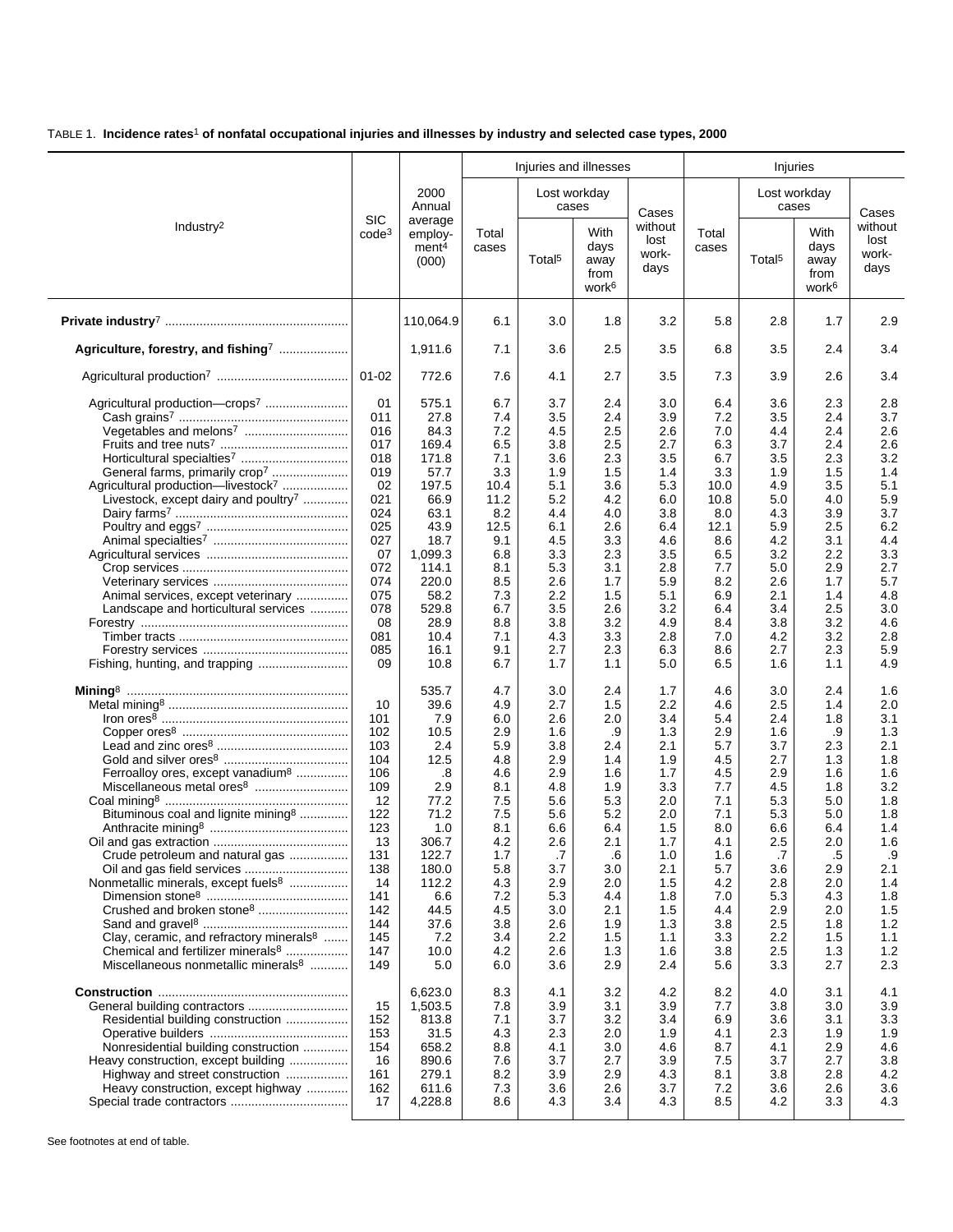|                                         |                                 |                                                  |                |                    | Injuries and illnesses                            |                                  |                |                    | Injuries                                          |                                  |
|-----------------------------------------|---------------------------------|--------------------------------------------------|----------------|--------------------|---------------------------------------------------|----------------------------------|----------------|--------------------|---------------------------------------------------|----------------------------------|
|                                         |                                 | 2000<br>Annual                                   |                |                    | Lost workday<br>cases                             | Cases                            |                | Lost workday       | cases                                             | Cases                            |
| Industry <sup>2</sup>                   | <b>SIC</b><br>code <sup>3</sup> | average<br>employ-<br>ment <sup>4</sup><br>(000) | Total<br>cases | Total <sup>5</sup> | With<br>days<br>away<br>from<br>work <sup>6</sup> | without<br>lost<br>work-<br>days | Total<br>cases | Total <sup>5</sup> | With<br>days<br>away<br>from<br>work <sup>6</sup> | without<br>lost<br>work-<br>days |
| Plumbing, heating, air-conditioning     | 171                             | 934.1                                            | 9.2            | 4.1                | 3.2                                               | 5.2                              | 9.2            | 4.0                | 3.2                                               | 5.1                              |
|                                         | 172                             | 224.8                                            | 5.2            | 3.1                | 2.9                                               | 2.1                              | 5.1            | 3.0                | 2.8                                               | 2.0                              |
|                                         | 173                             | 860.2                                            | 8.3            | 3.8                | 2.8                                               | 4.5                              | 8.2            | 3.7                | 2.7                                               | 4.5                              |
| Masonry, stonework, and plastering      | 174                             | 559.9                                            | 9.1            | 4.8                | 3.9                                               | 4.3                              | 8.9            | 4.7                | 3.8                                               | 4.2                              |
|                                         | 175                             | 321.2                                            | 9.7            | 5.2                | 4.0                                               | 4.5                              | 9.6            | 5.1                | 3.9                                               | 4.4                              |
| Roofing, siding, and sheet metal work   | 176                             | 244.2                                            | 11.0           | 5.8                | 4.8                                               | 5.2                              | 10.9           | 5.7                | 4.7                                               | 5.1                              |
|                                         | 177                             | 331.7                                            | 8.2            | 4.6                | 3.4                                               | 3.6                              | 8.1            | 4.6                | 3.4                                               | 3.5                              |
|                                         | 178                             | 25.3                                             | 6.6            | 4.2                | 3.3                                               | 2.4                              | 6.6            | 4.1                | 3.3                                               | 2.4                              |
| Miscellaneous special trade contractors | 179                             | 727.2                                            | 7.7            | 4.0                | 3.2                                               | 3.7                              | 7.6            | 3.9                | 3.2                                               | 3.7                              |
|                                         |                                 | 18,424.6                                         | 9.0            | 4.5                | 2.0                                               | 4.5                              | 7.8            | 4.0                | 1.9                                               | 3.9                              |
|                                         |                                 | 11,102.9                                         | 9.8            | 4.7                | 2.2                                               | 5.1                              | 8.6            | 4.1                | 2.0                                               | 4.4                              |
| Lumber and wood products                | 24                              | 823.5                                            | 12.1           | 6.1                | 3.3                                               | 6.0                              | 11.4           | 5.7                | 3.2                                               | 5.7                              |
|                                         | 241                             | 76.3                                             | 9.3            | 4.6                | 3.1                                               | 4.7                              | 8.2            | 3.6                | 2.9                                               | 4.6                              |
|                                         | 242                             | 182.6                                            | 11.1           | 5.6                | 3.7                                               | 5.6                              | 10.5           | 5.4                | 3.6                                               | 5.1                              |
| Sawmills and planing mills, general     | 2421                            | 142.3                                            | 10.3           | 5.3                | 3.9                                               | 5.0                              | 9.9            | 5.2                | 3.8                                               | 4.7                              |
| Hardwood dimension and flooring mills   | 2426                            | 38.4                                             | 13.6           | 6.2                | 2.6                                               | 7.4                              | 12.3           | 5.8                | 2.5                                               | 6.6                              |
| Millwork, plywood and structural        |                                 |                                                  |                |                    |                                                   |                                  |                |                    |                                                   |                                  |
|                                         | 243                             | 332.7                                            | 12.1           | 6.2                | 3.1                                               | 5.9                              | 11.5           | 5.9                | 3.0                                               | 5.6                              |
|                                         | 2431                            | 125.0                                            | 13.0           | 6.9                | 3.3                                               | 6.1                              | 12.1           | 6.5                | 3.1                                               | 5.7                              |
| Wood kitchen cabinets                   | 2434                            | 102.7                                            | 11.1           | 5.9                | 3.0                                               | 5.2                              | 10.4           | 5.5                | 2.9                                               | 5.0                              |
| Hardwood veneer and plywood             | 2435                            | 30.5                                             | 8.3            | 5.0                | 2.4                                               | 3.4                              | 7.9            | 4.8                | 2.3                                               | 3.2                              |
| Softwood veneer and plywood             | 2436                            | 27.0                                             | 7.7            | 3.6                | 1.6                                               | 4.1                              | 7.3            | 3.5                | 1.5                                               | 3.9                              |
| Structural wood members, n.e.c.         | 2439                            | 47.4                                             | 17.5           | 7.8                | 4.2                                               | 9.7                              | 17.1           | 7.7                | 4.1                                               | 9.4                              |
|                                         | 244                             | 58.4                                             | 13.3           | 6.7                | 4.7                                               | 6.7                              | 13.1           | 6.6                | 4.7                                               | 6.5                              |
| Wood pallets and skids                  | 2448                            | 46.5                                             | 13.2           | 7.0                | 5.2                                               | 6.3                              | 13.1           | 6.9                | 5.2                                               | 6.2                              |
| Wood buildings and mobile homes         | 245<br>2451                     | 90.3<br>65.4                                     | 18.5<br>19.7   | 8.9<br>9.3         | 3.7<br>3.2                                        | 9.6<br>10.4                      | 18.0<br>19.1   | 8.7<br>9.1         | 3.6<br>3.1                                        | 9.3<br>10.0                      |
| Prefabricated wood buildings            | 2452                            | 24.9                                             | 15.3           | 7.7                | 5.0                                               | 7.6                              | 15.1           | 7.6                | 4.9                                               | 7.5                              |
| Miscellaneous wood products             | 249                             | 83.3                                             | 8.6            | 4.2                | 2.0                                               | 4.4                              | 7.7            | 3.7                | 1.9                                               | 3.9                              |
|                                         | 2491                            | 13.0                                             | 10.2           | 5.1                | 2.4                                               | 5.1                              | 9.6            | 4.7                | 2.4                                               | 4.9                              |
| Reconstituted wood products             | 2493                            | 21.5                                             | 5.3            | 2.2                | 1.3                                               | 3.1                              | 5.1            | 2.2                | 1.3                                               | 2.9                              |
|                                         | 2499                            | 48.8                                             | 9.8            | 5.0                | 2.3                                               | 4.8                              | 8.4            | 4.3                | 2.0                                               | 4.2                              |
|                                         | 25                              | 555.3                                            | 11.2           | 5.9                | 2.6                                               | 5.3                              | 10.2           | 5.3                | 2.4                                               | 4.8                              |
|                                         | 251                             | 289.5                                            | 10.6           | 5.4                | 2.7                                               | 5.2                              | 9.8            | 5.0                | 2.5                                               | 4.8                              |
| Wood household furniture                | 2511                            | 127.6                                            | 10.7           | 5.1                | 2.9                                               | 5.5                              | 9.8            | 4.7                | 2.6                                               | 5.1                              |
| Upholstered household furniture         | 2512                            | 94.8                                             | 9.3            | 4.8                | 2.2                                               | 4.5                              | 8.7            | 4.4                | 2.0                                               | 4.3                              |
| Metal household furniture               | 2514                            | 19.7                                             | 10.2           | 6.0                | 2.8                                               | 4.2                              | 9.3            | 5.4                | 2.5                                               | 3.9                              |
| Mattresses and bedsprings               | 2515                            | 36.7                                             | 13.7           | 7.7                | 3.3                                               | 6.1                              | 13.2           | 7.3                | 3.1                                               | 5.9                              |
|                                         | 252                             | 78.1                                             | 11.3           | 5.4                | 2.1                                               | 5.9                              | 10.2           | 4.7                | 1.8                                               | 5.5                              |
| Wood office furniture                   | 2521                            | 34.9                                             | 8.1            | 4.2                | 1.8                                               | 3.9                              | 7.2            | 3.6                | 1.5                                               | 3.7                              |
| Office furniture, except wood           | 2522                            | 43.2                                             | 14.0           | 6.5                | 2.3                                               | 7.5                              | 12.6           | 5.6                | 2.1                                               | 7.0                              |
| Public building and related furniture   | 253                             | 53.7                                             | 15.8           | 9.5                | 3.0                                               | 6.3                              | 12.7           | 7.6                | 2.5                                               | 5.1                              |
| Wood partitions and fixtures            | 254<br>2541                     | 91.6<br>52.4                                     | 11.3<br>10.7   | 6.0                | 3.0<br>3.4                                        | 5.3<br>5.1                       | 10.7<br>10.3   | 5.8<br>5.5         | 2.8<br>3.4                                        | 4.9<br>4.8                       |
| Partitions and fixtures, except wood    | 2542                            | 39.3                                             | 12.1           | 5.6<br>6.7         | 2.3                                               | 5.5                              | 11.2           | 6.2                | 2.1                                               | 5.1                              |
| Furniture and fixtures, n.e.c.          | 2599                            | 16.5                                             | 12.8           | 6.9                | 3.3                                               | 5.9                              | 11.8           | 6.5                | 3.1                                               | 5.3                              |
|                                         | 32                              | 578.8                                            | 10.4           | 5.5                | 2.9                                               | 4.9                              | 9.8            | 5.2                | 2.8                                               | 4.6                              |
|                                         | 321                             | 15.9                                             | 15.2           | 6.2                | 2.4                                               | 9.0                              | 13.9           | 5.9                | 2.3                                               | 8.0                              |
| Glass and glassware, pressed or blown   | 322                             | 66.7                                             | 9.0            | 4.6                | 2.0                                               | 4.3                              | 8.2            | 4.2                | 1.8                                               | 3.9                              |
| Pressed and blown glass, n.e.c.         | 3229                            | 44.3                                             | 9.5            | 5.1                | 2.2                                               | 4.4                              | 8.6            | 4.6                | 2.0                                               | 4.0                              |
| Products of purchased glass             | 323                             | 66.1                                             | 10.4           | 5.0                | 2.1                                               | 5.3                              | 9.6            | 4.6                | 2.0                                               | 5.0                              |
| Structural clay products                | 325                             | 33.1                                             | 11.5           | 5.9                | 2.9                                               | 5.7                              | 11.1           | 5.6                | 2.7                                               | 5.5                              |
| Brick and structural clay tile          | 3251                            | 14.5                                             | 14.2           | 6.4                | 3.3                                               | 7.8                              | 13.9           | 6.2                | 3.1                                               | 7.7                              |
| Pottery and related products            | 326                             | 38.7                                             | 12.3           | 7.1                | 2.7                                               | 5.2                              | 11.0           | 6.2                | 2.3                                               | 4.8                              |
| Vitreous plumbing fixtures              | 3261                            | 9.9                                              | 11.7           | 7.8                | 1.2                                               | 3.9                              | 10.7           | 7.1                | 1.1                                               | 3.5                              |
| Pottery products, n.e.c.                | 3269                            | 11.7                                             | 13.1           | 6.4                | 4.4                                               | 6.7                              | 11.4           | 5.0                | 3.5                                               | 6.3                              |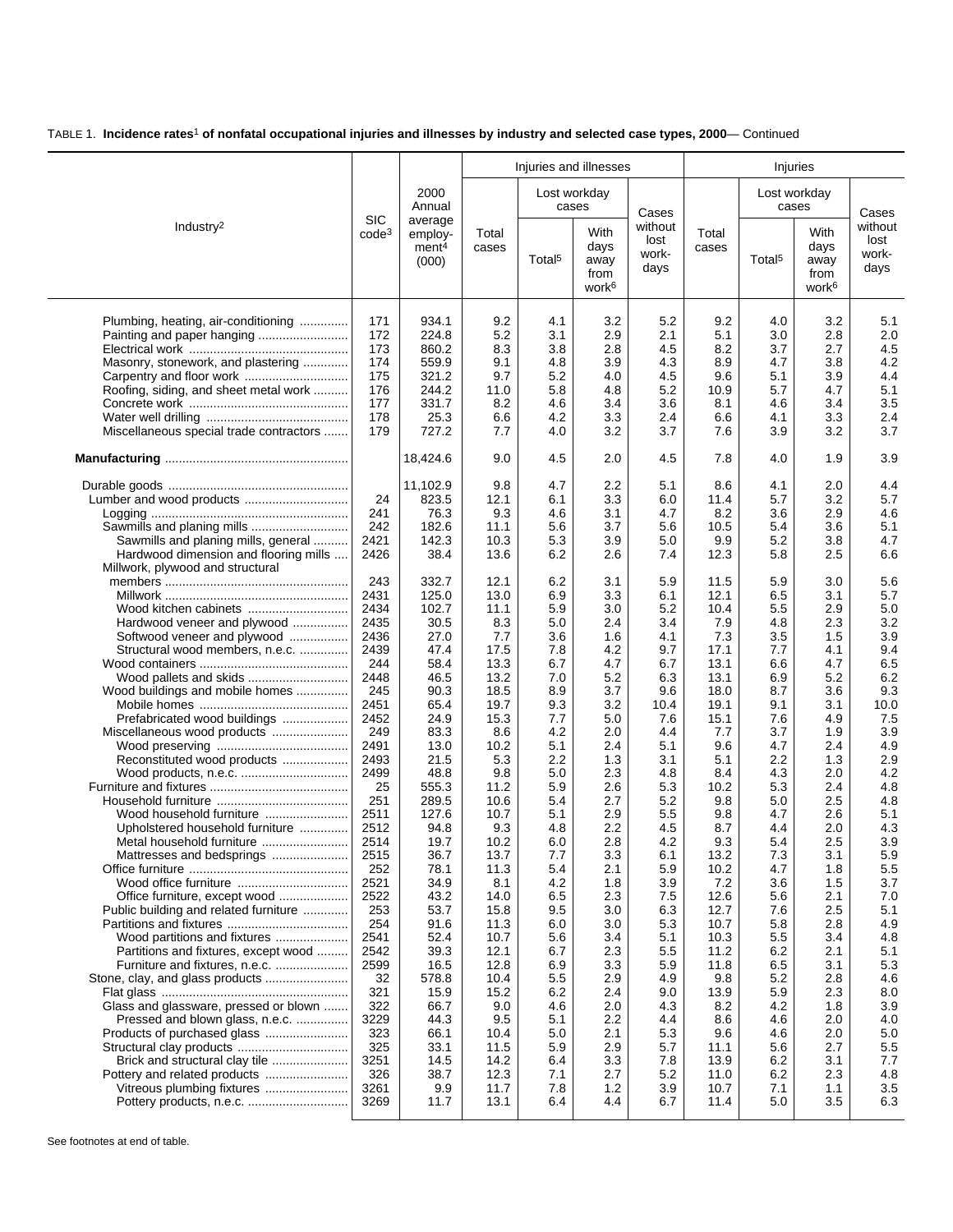|                                                                     |                                 | Injuries and illnesses<br>2000<br>Lost workday   |                |                    |                                                   |                                  |                |                    | Injuries                                          |                                  |
|---------------------------------------------------------------------|---------------------------------|--------------------------------------------------|----------------|--------------------|---------------------------------------------------|----------------------------------|----------------|--------------------|---------------------------------------------------|----------------------------------|
|                                                                     |                                 | Annual                                           |                |                    | cases                                             | Cases                            |                | Lost workday       | cases                                             | Cases                            |
| Industry <sup>2</sup>                                               | <b>SIC</b><br>code <sup>3</sup> | average<br>employ-<br>ment <sup>4</sup><br>(000) | Total<br>cases | Total <sup>5</sup> | With<br>days<br>away<br>from<br>work <sup>6</sup> | without<br>lost<br>work-<br>days | Total<br>cases | Total <sup>5</sup> | With<br>days<br>away<br>from<br>work <sup>6</sup> | without<br>lost<br>work-<br>days |
| Concrete, gypsum, and plaster products                              | 327                             | 247.3                                            | 10.9           | 6.1                | 3.6                                               | 4.8                              | 10.7           | 6.0                | 3.5                                               | 4.6                              |
| Concrete block and brick                                            | 3271                            | 21.5                                             | 10.8           | 5.1                | 3.9                                               | 5.7                              | 10.5           | 5.0                | 3.9                                               | 5.4                              |
| Concrete products, n.e.c.                                           | 3272                            | 85.2                                             | 13.7           | 8.1                | 4.2                                               | 5.6                              | 13.2           | 7.9                | 4.0                                               | 5.3                              |
| Ready-mixed concrete                                                | 3273                            | 121.9                                            | 10.1           | 5.7                | 3.5                                               | 4.4                              | 10.0           | 5.7                | 3.5                                               | 4.3                              |
|                                                                     | 3275                            | 14.2                                             | 5.2            | 2.0                | 1.1                                               | 3.1                              | 5.1            | 2.0                | 1.0                                               | 3.1                              |
| Miscellaneous nonmetallic mineral                                   | 329                             | 74.0                                             |                | 4.2                |                                                   |                                  | 7.5            | 3.7                | 2.2                                               |                                  |
|                                                                     | 3291                            | 18.3                                             | 8.5<br>9.1     | 4.2                | 2.3<br>1.7                                        | 4.3<br>4.9                       | 6.9            | 3.6                | 1.6                                               | 3.7<br>3.3                       |
| Minerals, ground or treated                                         | 3295                            | 11.6                                             | 9.5            | 3.2                | 2.4                                               | 6.4                              | 9.3            | 3.1                | 2.4                                               | 6.2                              |
|                                                                     | 33                              | 699.4                                            | 12.6           | 6.3                | 2.9                                               | 6.3                              | 11.7           | 5.9                | 2.7                                               | 5.8                              |
| Blast furnace and basic steel products                              | 331                             | 224.8                                            | 9.2            | 4.5                | 2.2                                               | 4.7                              | 8.7            | 4.4                | 2.2                                               | 4.4                              |
| Blast furnaces and steel mills                                      | 3312                            | 151.9                                            | 8.2            | 3.7                | 1.6                                               | 4.5                              | 7.7            | 3.6                | 1.6                                               | 4.1                              |
| Steel wire and related products                                     | 3315                            | 17.7                                             | 13.0           | 7.7                | 5.2                                               | 5.3                              | 12.7           | 7.6                | 5.1                                               | 5.1                              |
| Steel pipe and tubes                                                | 3317                            | 30.4                                             | 12.3           | 6.9                | 4.0                                               | 5.5                              | 11.9           | 6.7                | 3.9                                               | 5.2                              |
|                                                                     | 332                             | 123.3                                            | 21.0           | 9.2                | 4.0                                               | 11.8                             | 19.7           | 8.7                | 3.7                                               | 11.1                             |
| Gray and ductile iron foundries<br>Steel investment foundries       | 3321<br>3324                    | 77.6<br>15.8                                     | 21.7<br>12.1   | 9.3<br>6.2         | 3.7<br>2.3                                        | 12.5<br>5.9                      | 20.4<br>10.9   | 8.7<br>5.5         | 3.5<br>2.0                                        | 11.7<br>5.4                      |
| Primary nonferrous metals                                           | 333                             | 34.8                                             | 13.3           | 6.5                | 1.7                                               | 6.8                              | 11.1           | 5.9                | 1.5                                               | 5.1                              |
|                                                                     | 3331                            | 2.9                                              | 4.1            | 1.6                | .9                                                | 2.4                              | 3.5            | 1.6                | .8                                                | 1.9                              |
|                                                                     | 3334                            | 20.5                                             | 15.0           | 7.4                | 2.1                                               | 7.7                              | 12.3           | 6.7                | 1.9                                               | 5.6                              |
| Primary nonferrous metals, n.e.c.                                   | 3339                            | 11.5                                             | 12.6           | 6.2                | 1.1                                               | 6.4                              | 10.8           | 5.7                | 1.1                                               | 5.1                              |
| Secondary nonferrous metals                                         | 334                             | 16.2                                             | 12.8           | 7.3                | 2.6                                               | 5.5                              | 12.3           | 7.2                | 2.6                                               | 5.2                              |
| Nonferrous rolling and drawing                                      | 335                             | 177.8                                            | 9.3            | 5.3                | 2.4                                               | 3.9                              | 8.4            | 5.0                | 2.2                                               | 3.4                              |
| Copper rolling and drawing                                          | 3351                            | 21.9                                             | 9.4            | 5.5                | 2.9                                               | 3.8                              | 8.9            | 5.3                | 2.7                                               | 3.6                              |
| Aluminum sheet, plate, and foil                                     | 3353<br>3354                    | 22.8<br>35.9                                     | 9.0<br>12.7    | 5.2<br>7.7         | 1.4<br>2.9                                        | 3.8<br>5.0                       | 8.0<br>11.6    | 5.0<br>7.1         | 1.3<br>2.7                                        | 3.0<br>4.6                       |
| Aluminum extruded products<br>Nonferrous wiredrawing and insulating | 3357                            | 78.5                                             | 7.9            | 4.4                | 2.2                                               | 3.5                              | 6.9            | 4.0                | 2.0                                               | 2.9                              |
| Nonferrous foundries (castings)                                     | 336                             | 95.0                                             | 16.5           | 8.5                | 4.1                                               | 7.9                              | 15.4           | 7.9                | 3.8                                               | 7.5                              |
| Aluminum die-castings                                               | 3363                            | 40.6                                             | 15.2           | 7.4                | 4.0                                               | 7.8                              | 13.9           | 6.7                | 3.7                                               | 7.2                              |
| Nonferrous die-casting except                                       |                                 |                                                  |                |                    |                                                   |                                  |                |                    |                                                   |                                  |
|                                                                     | 3364                            | 12.5                                             | 10.4           | 6.8                | 3.0                                               | 3.6                              | 9.2            | 6.1                | 2.7                                               | 3.1                              |
|                                                                     | 3365<br>339                     | 26.2<br>27.3                                     | 18.3<br>11.4   | 9.9<br>5.8         | 4.6<br>3.8                                        | 8.4<br>5.6                       | 17.5<br>11.0   | 9.5<br>5.7         | 4.4<br>3.7                                        | 8.1<br>5.4                       |
| Miscellaneous primary metal products                                | 3398                            | 19.3                                             | 12.5           | 6.6                | 4.4                                               | 5.9                              | 12.3           | 6.5                | 4.3                                               | 5.8                              |
|                                                                     | 34                              | 1,535.9                                          | 11.9           | 5.5                | 2.8                                               | 6.4                              | 11.1           | 5.2                | 2.6                                               | 6.0                              |
| Metal cans and shipping containers                                  | 341                             | 35.6                                             | 8.9            | 3.4                | 1.3                                               | 5.6                              | 8.4            | 3.2                | 1.2                                               | 5.2                              |
|                                                                     | 3411                            | 28.6                                             | 7.4            | 3.3                | 1.1                                               | 4.1                              | 6.7            | 3.1                | .9                                                | 3.7                              |
| Cutlery, handtools, and hardware                                    | 342                             | 119.8                                            | 10.1           | 5.0                | 2.6                                               | 5.1                              | 8.9            | 4.4                | 2.4                                               | 4.5                              |
|                                                                     | 3421                            | 11.5                                             | 8.9            | 3.9                | 2.1                                               | 4.9                              | 7.5            | 3.1                | 2.0                                               | 4.3                              |
| Hand and edge tools, n.e.c.                                         | 3423<br>3429                    | 37.1<br>63.0                                     | 11.2<br>9.5    | 5.2<br>5.1         | 2.9<br>2.5                                        | 6.0<br>4.4                       | 10.1<br>8.3    | 4.7<br>4.5         | 2.8<br>2.3                                        | 5.4<br>3.8                       |
| Plumbing and heating, except electric                               | 343                             | 60.0                                             | 9.7            | 4.1                | 1.6                                               | 5.6                              | 8.9            | 3.9                | 1.5                                               | 5.0                              |
|                                                                     | 3431                            | 16.3                                             | 17.5           | 6.5                | 1.8                                               | 11.0                             | 15.6           | 6.2                | 1.8                                               | 9.4                              |
| Plumbing fixture fittings and trim                                  | 3432                            | 24.0                                             | 5.7            | 3.1                | 1.2                                               | 2.6                              | 5.2            | 2.8                | 1.0                                               | 2.4                              |
| Heating equipment, except electric                                  | 3433                            | 19.7                                             | 8.7            | 3.6                | 1.9                                               | 5.1                              | 8.3            | 3.4                | 1.8                                               | 4.9                              |
| Fabricated structural metal products                                | 344                             | 497.4                                            | 13.3           | 5.9                | 3.3                                               | 7.4                              | 12.9           | 5.7                | 3.2                                               | 7.2                              |
|                                                                     | 3441                            | 90.7                                             | 16.7           | 7.8                | 4.9                                               | 8.9                              | 16.3           | 7.6                | 4.8                                               | 8.7                              |
| Metal doors, sash, and trim<br>Fabricated plate work (boiler shops) | 3442<br>3443                    | 88.4<br>100.6                                    | 11.9<br>13.4   | 6.7<br>5.9         | 2.5<br>3.6                                        | 5.2<br>7.5                       | 11.4<br>12.8   | 6.4<br>5.6         | 2.3<br>3.4                                        | 4.9<br>7.2                       |
|                                                                     | 3444                            | 129.5                                            | 13.0           | 5.3                | 3.2                                               | 7.8                              | 12.8           | 5.1                | 3.1                                               | 7.7                              |
|                                                                     | 3446                            | 38.1                                             | 9.5            | 3.1                | 2.4                                               | 6.5                              | 9.4            | 2.9                | 2.3                                               | 6.4                              |
| Prefabricated metal buildings                                       | 3448                            | 34.8                                             | 13.2           | 5.5                | 3.1                                               | 7.8                              | 13.0           | 5.4                | 3.1                                               | 7.6                              |
|                                                                     | 3449                            | 15.4                                             | 12.3           | 4.6                | 1.8                                               | 7.7                              | 12.0           | 4.4                | 1.7                                               | 7.6                              |
| Screw machine products, bolts, etc.                                 | 345                             | 106.0                                            | 10.9           | 4.9                | 2.6                                               | 6.0                              | 10.5           | 4.8                | 2.5                                               | 5.7                              |
| Screw machine products                                              | 3451                            | 53.4                                             | 11.2           | 5.3                | 3.3                                               | 5.9                              | 10.7           | 5.1                | 3.2                                               | 5.6                              |
| Bolts, nuts, rivets, and washers                                    | 3452                            | 52.6                                             | 10.7           | 4.6                | 1.9                                               | 6.0                              | 10.3           | 4.5                | 1.8                                               | 5.8                              |
| Metal forgings and stampings                                        | 346<br>3462                     | 254.9<br>30.1                                    | 14.0<br>14.6   | 6.8<br>6.6         | 2.9<br>4.2                                        | 7.2<br>8.0                       | 12.3<br>13.8   | 6.0<br>6.3         | 2.7<br>4.0                                        | 6.3<br>7.5                       |
|                                                                     |                                 |                                                  |                |                    |                                                   |                                  |                |                    |                                                   |                                  |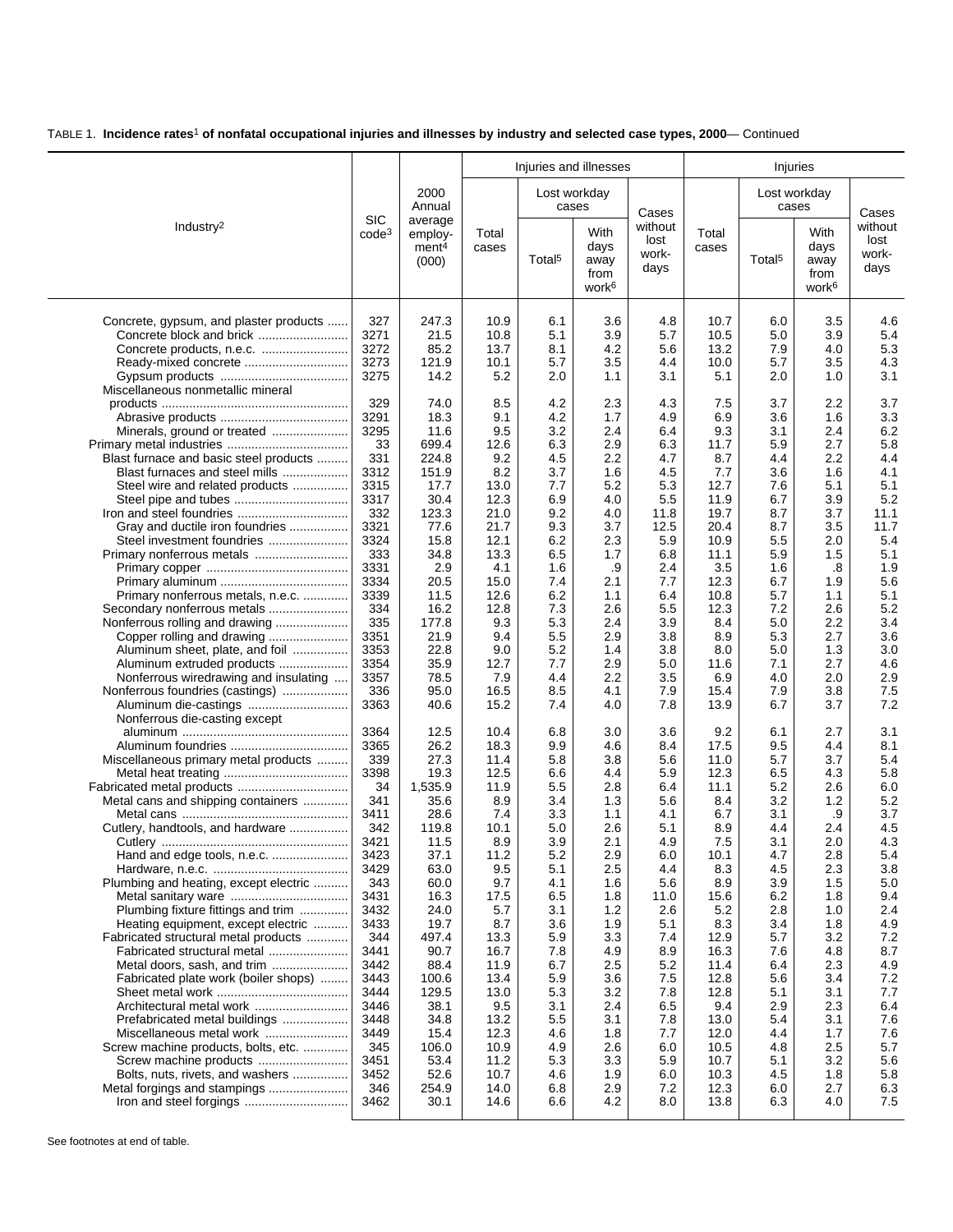|                                                                  |                                 |                                                  |                |                    | Injuries and illnesses                            |                                  |                |                    | Injuries                                          |                                  |
|------------------------------------------------------------------|---------------------------------|--------------------------------------------------|----------------|--------------------|---------------------------------------------------|----------------------------------|----------------|--------------------|---------------------------------------------------|----------------------------------|
|                                                                  |                                 | 2000<br>Annual                                   |                |                    | Lost workday<br>cases                             | Cases                            |                |                    | Lost workday<br>cases                             | Cases                            |
| Industry <sup>2</sup>                                            | <b>SIC</b><br>code <sup>3</sup> | average<br>employ-<br>ment <sup>4</sup><br>(000) | Total<br>cases | Total <sup>5</sup> | With<br>days<br>away<br>from<br>work <sup>6</sup> | without<br>lost<br>work-<br>days | Total<br>cases | Total <sup>5</sup> | With<br>days<br>away<br>from<br>work <sup>6</sup> | without<br>lost<br>work-<br>days |
|                                                                  | 3463                            | 9.0                                              | 7.1            | 5.0                | 3.0                                               | 2.1                              | 6.8            | 4.9                | 2.9                                               | 1.9                              |
|                                                                  | 3465                            | 122.6                                            | 15.3           | 7.2                | 2.4                                               | 8.1                              | 12.6           | 6.1                | 2.1                                               | 6.6                              |
|                                                                  | 3469                            | 88.8                                             | 13.0           | 6.6                | 3.3                                               | 6.4                              | 12.2           | 6.2                | 3.1                                               | 6.1                              |
|                                                                  | 347                             | 147.5                                            | 11.2           | 5.8                | 2.6                                               | 5.4                              | 10.4           | 5.4                | 2.5                                               | 5.0                              |
|                                                                  | 3471                            | 88.6                                             | 12.3           | 6.0                | 2.5                                               | 6.3                              | 11.2           | 5.4                | 2.4                                               | 5.8                              |
| Metal coating and allied services                                | 3479                            | 58.9                                             | 9.5            | 5.5                | 2.8                                               | 4.0                              | 9.2            | 5.3                | 2.7                                               | 3.9                              |
| Ordnance and accessories, n.e.c.                                 | 348                             | 38.5                                             | 5.4            | 2.7                | 1.7                                               | 2.7                              | 4.5            | 2.3                | 1.5                                               | 2.2                              |
|                                                                  | 3482                            | 7.8                                              | 6.7            | 3.6                | 2.3                                               | 3.1                              | 5.7            | 3.0                | 1.9                                               | 2.7                              |
| Ammunition, except for small arms,                               |                                 |                                                  |                |                    |                                                   |                                  |                |                    |                                                   |                                  |
|                                                                  | 3483                            | 17.6                                             | 2.9            | 1.2                | .7                                                | 1.6                              | 2.1            | 1.1                | .5                                                | 1.0                              |
| Ordnance and accessories, n.e.c.                                 | 3489                            | 3.4                                              | 2.8            | 1.4                | .7                                                | 1.4                              | 2.0            | 1.0                | .7                                                | 1.0                              |
| Miscellaneous fabricated metal products                          | 349                             | 276.1                                            | 10.8           | 5.0                | 2.4                                               | 5.7                              | 10.1           | 4.6                | 2.2                                               | 5.5                              |
|                                                                  | 3491                            | 26.3                                             | 8.6            | 3.4                | 2.1                                               | 5.2                              | 8.1            | 3.2                | 1.9                                               | 4.9                              |
| Fluid power valves and hose fittings                             | 3492<br>3494                    | 37.5                                             | 8.8            | 3.7                | 1.6                                               | 5.1                              | 8.0            | 3.3                | 1.4                                               | 4.7<br>4.7                       |
| Valves and pipe fittings, n.e.c.                                 | 3495                            | 22.1<br>14.2                                     | 8.9<br>9.7     | 3.8<br>6.8         | 1.9<br>2.1                                        | 5.0<br>2.9                       | 8.3<br>9.3     | 3.6<br>6.4         | 1.8<br>2.1                                        | 2.8                              |
| Miscellaneous fabricated wire products                           | 3496                            | 56.7                                             | 10.8           | 5.5                | 2.8                                               | 5.3                              | 10.2           | 5.2                | 2.7                                               | $5.0\,$                          |
| Fabricated pipe and fittings                                     | 3498                            | 32.6                                             | 10.7           | 6.2                | 2.4                                               | 4.5                              | 10.0           | 5.7                | 2.2                                               | 4.3                              |
| Fabricated metal products, n.e.c.                                | 3499                            | 77.7                                             | 12.8           | 5.1                | 2.7                                               | 7.7                              | 11.9           | 4.5                | 2.5                                               | 7.4                              |
| Industrial machinery and equipment                               | 35                              | 2,110.9                                          | 8.2            | 3.6                | 1.8                                               | 4.6                              | 7.5            | 3.3                | 1.7                                               | 4.2                              |
|                                                                  | 351                             | 85.6                                             | 7.5            | 3.3                | 1.7                                               | 4.2                              | 6.2            | 2.7                | 1.4                                               | 3.5                              |
| Turbines and turbine generator sets                              | 3511                            | 25.3                                             | 4.0            | 1.8                | .7                                                | 2.2                              | 3.4            | 1.6                | .6                                                | 1.8                              |
| Internal combustion engines, n.e.c.                              | 3519                            | 60.3                                             | 9.0            | 4.0                | 2.1                                               | 5.1                              | 7.4            | 3.2                | 1.7                                               | 4.2                              |
| Farm and garden machinery                                        | 352                             | 97.5                                             | 9.4            | 4.3                | 2.3                                               | 5.1                              | 8.5            | 3.9                | 2.2                                               | 4.7                              |
| Farm machinery and equipment                                     | 3523                            | 70.4                                             | 9.1            | 4.1                | 2.6                                               | 5.0                              | 8.4            | 3.9                | 2.5                                               | 4.5                              |
| Lawn and garden equipment                                        | 3524                            | 27.1                                             | 10.3           | 4.8                | 1.6                                               | 5.5                              | 8.8            | 3.8                | 1.4                                               | 5.0                              |
| Construction and related machinery                               | 353                             | 238.3                                            | 10.4           | 4.7                | 2.7                                               | 5.7                              | 9.8            | 4.4                | 2.6                                               | 5.4                              |
| Construction machinery                                           | 3531                            | 92.2                                             | 12.6           | 5.7                | 3.3                                               | 6.9                              | 11.7           | 5.4                | 3.1                                               | 6.4                              |
|                                                                  | 3532<br>3533                    | 14.3<br>41.4                                     | 12.7<br>6.9    | 6.4<br>3.2         | 3.9<br>2.2                                        | 6.3<br>3.7                       | 12.1<br>6.7    | 6.2<br>3.0         | 3.7<br>2.1                                        | 5.9<br>3.7                       |
| Oil and gas field machinery<br>Conveyors and conveying equipment | 3535                            | 39.5                                             | 8.5            | 3.3                | 1.8                                               | 5.2                              | 8.4            | 3.2                | 1.7                                               | 5.1                              |
| Industrial trucks and tractors                                   | 3537                            | 31.7                                             | 9.4            | 4.9                | 2.2                                               | 4.5                              | 8.2            | 4.2                | 1.9                                               | 4.1                              |
| Metalworking machinery                                           | 354                             | 330.8                                            | 9.0            | 3.9                | 1.8                                               | 5.1                              | 8.7            | 3.7                | 1.7                                               | 4.9                              |
| Machine tools, metal cutting types                               | 3541                            | 40.9                                             | 9.5            | 3.9                | 1.9                                               | 5.5                              | 9.2            | 3.8                | 1.8                                               | 5.4                              |
| Machine tools, metal forming types                               | 3542                            | 18.3                                             | 8.0            | 3.5                | 2.8                                               | 4.5                              | 7.9            | 3.4                | 2.8                                               | 4.5                              |
| Special dies, tools, jigs and fixtures                           | 3544                            | 157.8                                            | 9.3            | 3.6                | 1.7                                               | 5.7                              | 9.0            | 3.5                | 1.6                                               | 5.5                              |
| Machine tool accessories                                         | 3545                            | 49.8                                             | 9.9            | 5.0                | 2.0                                               | 4.8                              | 9.2            | 4.7                | 1.9                                               | 4.5                              |
|                                                                  | 3548                            | 18.3                                             | 8.8            | 4.3                | 2.2                                               | 4.4                              | 8.4            | 4.2                | 2.2                                               | 4.1                              |
| Special industry machinery                                       | 355                             | 169.0                                            | 7.8            | 3.3                | 1.8                                               | 4.5                              | 7.3            | 3.2                | 1.7                                               | 4.1                              |
|                                                                  | 3552                            | 12.7                                             | 11.1           | 3.7                | 3.1                                               | 7.5                              | 9.9            | 3.7                | 3.1                                               | 6.2                              |
| Woodworking machinery                                            | 3553                            | 11.1                                             | 9.3            | 5.0                | 2.4                                               | 4.3                              | 8.8            | 4.9                | 2.3                                               | 3.9                              |
| Paper industries machinery<br>Special industry machinery, n.e.c. | 3554<br>3559                    | 17.8<br>80.6                                     | 11.6<br>6.2    | 3.8<br>2.5         | 2.6<br>1.3                                        | 7.8<br>3.8                       | 11.2<br>5.9    | 3.7<br>2.4         | 2.6<br>1.3                                        | 7.6<br>3.5                       |
| General industrial machinery                                     | 356                             | 250.1                                            | 9.2            | 4.0                | 2.1                                               | 5.2                              | 8.6            | 3.7                | 1.9                                               | 4.8                              |
| Ball and roller bearings                                         | 3562                            | 40.5                                             | 7.5            | 3.3                | 1.5                                               | 4.2                              | 6.7            | 3.1                | 1.4                                               | 3.6                              |
| Air and gas compressors                                          | 3563                            | 24.5                                             | 10.3           | 4.4                | 1.7                                               | 5.9                              | 9.4            | 4.0                | 1.6                                               | 5.4                              |
|                                                                  | 3564                            | 36.0                                             | 10.1           | 5.6                | 3.5                                               | 4.5                              | 9.3            | 5.1                | 3.4                                               | 4.2                              |
|                                                                  | 3565                            | 24.3                                             | 5.5            | 1.8                | 1.3                                               | 3.8                              | 5.4            | 1.7                | 1.3                                               | 3.7                              |
| Speed changers, drives, and gears                                | 3566                            | 16.3                                             | 10.7           | 4.0                | 2.2                                               | 6.8                              | 10.0           | 3.7                | 2.0                                               | 6.4                              |
| Industrial furnaces and ovens                                    | 3567                            | 18.4                                             | 18.1           | 5.3                | 2.1                                               | 12.9                             | 17.2           | 4.5                | 1.7                                               | 12.7                             |
| Power transmission equipment, n.e.c.                             | 3568                            | 19.9                                             | 10.9           | 5.5                | 2.7                                               | 5.4                              | 10.2           | 5.3                | 2.6                                               | 4.9                              |
| General industrial machinery, n.e.c.                             | 3569                            | 40.8                                             | 7.7            | 2.9                | 1.5                                               | 4.8                              | 7.0            | 2.6                | 1.4                                               | 4.4                              |
| Computer and office equipment                                    | 357                             | 357.2                                            | 2.2            | .9                 | .4                                                | 1.2                              | 1.7            | .7                 | .3                                                | 1.0                              |
|                                                                  | 3571                            | 192.7                                            | 1.8            | .8                 | .3                                                | 1.0                              | 1.5            | .7                 | .2                                                | .8<br>.9                         |
| Computer peripheral equipment, n.e.c.                            | 3572<br>3577                    | 41.2<br>66.6                                     | 2.0<br>2.4     | .8<br>1.1          | $.5\,$                                            | 1.2<br>1.3                       | 2.0            | .8                 | .4                                                | 1.2                              |
|                                                                  | 3579                            | 21.5                                             | 5.6            | 2.1                | 1.0                                               | $3.5\,$                          | 4.7            | 1.7                | .9                                                | 3.0                              |
| Refrigeration and service machinery                              | 358                             | 212.3                                            | 11.6           | 5.7                | 2.4                                               | 6.0                              | 10.2           | 4.9                | 2.2                                               | 5.3                              |
|                                                                  |                                 |                                                  |                |                    |                                                   |                                  |                |                    |                                                   |                                  |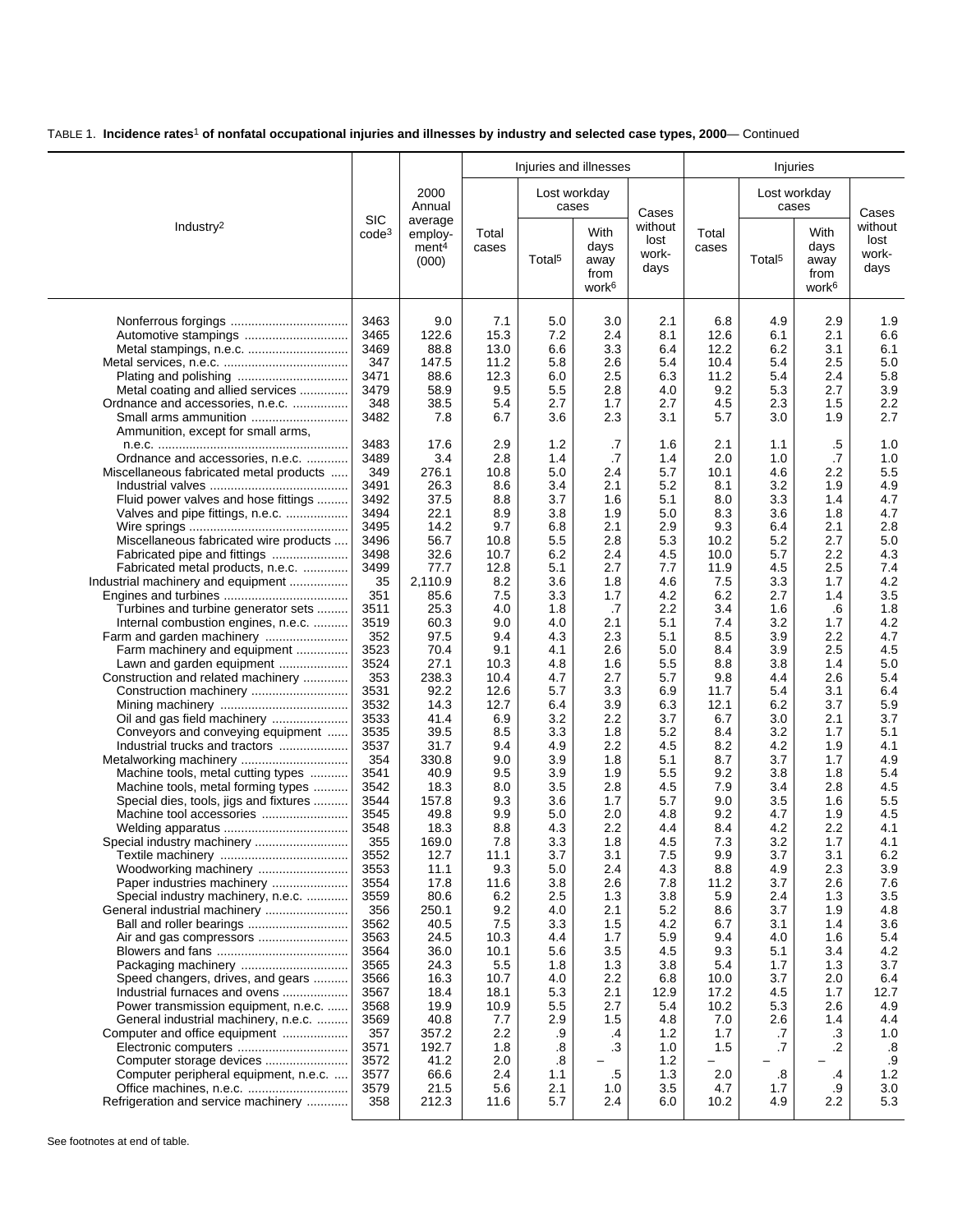|                                                                     |                                 |                                                  |                |                    | Injuries and illnesses                            |                                  |                |                    | Injuries                                          |                                  |
|---------------------------------------------------------------------|---------------------------------|--------------------------------------------------|----------------|--------------------|---------------------------------------------------|----------------------------------|----------------|--------------------|---------------------------------------------------|----------------------------------|
|                                                                     |                                 | 2000<br>Annual                                   |                |                    | Lost workday<br>cases                             | Cases                            |                |                    | Lost workday<br>cases                             | Cases                            |
| Industry <sup>2</sup>                                               | <b>SIC</b><br>code <sup>3</sup> | average<br>employ-<br>ment <sup>4</sup><br>(000) | Total<br>cases | Total <sup>5</sup> | With<br>days<br>away<br>from<br>work <sup>6</sup> | without<br>lost<br>work-<br>days | Total<br>cases | Total <sup>5</sup> | With<br>days<br>away<br>from<br>work <sup>6</sup> | without<br>lost<br>work-<br>days |
| Automatic vending machines                                          | 3581                            | 8.0                                              | 10.8           | 6.3                | 2.8                                               | 4.5                              | 10.1           | 5.8                | 2.5                                               | 4.3                              |
| Refrigeration and heating equipment                                 | 3585                            | 148.8                                            | 11.9           | 5.7                | 2.4                                               | 6.2                              | 10.4           | 5.0                | 2.2                                               | 5.4                              |
| Service industry machinery, n.e.c.                                  | 3589                            | 46.3                                             | 10.7           | 5.3                | 2.6                                               | 5.5                              | 9.8            | 4.6                | 2.3                                               | 5.2                              |
|                                                                     | 359                             | 370.2                                            | 8.9            | 3.6                | 2.2                                               | 5.4                              | 8.5            | 3.4                | 2.1                                               | 5.1                              |
| Carburetors, pistons, rings, valves                                 | 3592                            | 24.0                                             | 11.8           | 5.2                | 2.3                                               | 6.6                              | 9.8            | 4.3                | 2.0                                               | 5.5                              |
| Fluid power cylinders and actuators                                 | 3593                            | 19.2                                             | 12.8           | 6.9                | 3.6                                               | 5.8                              | 12.1           | 6.6                | 3.5                                               | 5.4                              |
| Fluid power pumps and motors                                        | 3594                            | 25.8                                             | 8.0            | 3.7                | 1.9                                               | 4.3                              | 6.9            | 3.3                | 1.7                                               | 3.6                              |
| Industrial machinery, n.e.c.                                        | 3599                            | 295.7                                            | 8.6            | 3.2                | 2.1                                               | 5.3                              | 8.3            | 3.1                | 2.0                                               | 5.2                              |
| Electronic and other electric equipment                             | 36                              | 1,714.3                                          | 5.7            | 2.9                | 1.2                                               | 2.7                              | 4.8            | 2.5                | 1.0                                               | 2.3                              |
| Electric distribution equipment                                     | 361                             | 85.3                                             | 9.1            | 5.0                | 2.0                                               | 4.2                              | 8.0            | 4.2                | 1.7                                               | 3.7                              |
| Transformers, except electronic                                     | 3612                            | 37.8                                             | 9.9            | 4.7                | 2.0                                               | 5.2                              | 8.6            | 4.1                | 1.8                                               | 4.6                              |
|                                                                     | 362                             | 148.8                                            | 6.5            | 3.0                | 1.2                                               | 3.5                              | 5.6            | 2.5                | 1.0                                               | 3.1                              |
|                                                                     | 3621                            | 70.1                                             | 8.2            | 3.9                | 1.5                                               | 4.4                              | 6.9            | 3.1                | 1.2                                               | 3.8                              |
| Relays and industrial controls                                      | 3625                            | 55.1                                             | 4.1            | 2.1                | 1.1                                               | 1.9                              | 3.6            | 1.9                | 1.0                                               | 1.7                              |
| Electrical industrial apparatus, n.e.c.                             | 3629                            | 13.9                                             | 8.4            | 2.2                | .9                                                | 6.2                              | 7.3            | 1.7                | .7                                                | 5.6                              |
|                                                                     | 363<br>3631                     | 114.6<br>22.8                                    | 10.9<br>11.4   | 5.2                | 1.8<br>.9                                         | 5.7<br>5.8                       | 9.1<br>9.9     | 4.1<br>4.5         | 1.4                                               | 5.0<br>5.3                       |
| Household cooking equipment<br>Household refrigerators and freezers | 3632                            | 28.6                                             | 12.4           | 5.6<br>5.9         | 1.9                                               | 6.5                              | 10.5           | 4.8                | .8<br>1.4                                         | 5.7                              |
| Electric housewares and fans                                        | 3634                            | 21.7                                             | 10.4           | 4.5                | 2.3                                               | 5.9                              | 8.8            | 3.5                | 1.8                                               | 5.3                              |
| Household vacuum cleaners                                           | 3635                            | 11.9                                             | 7.9            | 3.2                | 1.8                                               | 4.6                              | 6.1            | 2.1                | 1.2                                               | 4.0                              |
| Household appliances, n.e.c.                                        | 3639                            | 12.9                                             | 8.7            | 4.7                | 2.2                                               | 4.0                              | 6.9            | 3.9                | 1.8                                               | 3.0                              |
| Electric lighting and wiring equipment                              | 364                             | 184.3                                            | 7.7            | 4.0                | 1.6                                               | 3.8                              | 6.6            | 3.3                | 1.4                                               | 3.3                              |
|                                                                     | 3641                            | 19.7                                             | 6.2            | 1.7                | 1.3                                               | 4.5                              | 5.7            | 1.6                | 1.1                                               | 4.2                              |
| Current-carrying wiring devices                                     | 3643                            | 62.6                                             | 6.9            | 3.6                | 1.5                                               | 3.3                              | 6.3            | 3.3                | 1.4                                               | 3.0                              |
| Commercial lighting fixtures                                        | 3646                            | 28.6                                             | 10.7           | 6.6                | 2.2                                               | 4.2                              | 8.9            | 5.0                | 1.9                                               | 3.9                              |
| Lighting equipment, n.e.c.                                          | 3648                            | 14.8                                             | 4.1            | 2.3                | .8                                                | 1.8                              | 3.7            | 1.9                | .6                                                | 1.8                              |
| Household audio and video equipment                                 | 3651                            | 53.3                                             | 6.4            | 3.4                | 1.4                                               | 3.0                              | 5.2            | 2.8                | 1.2                                               | 2.5                              |
| Communications equipment                                            | 366                             | 274.9                                            | 3.0            | 1.8                | .7                                                | $1.2$                            | 2.6            | 1.6                | .6                                                | 1.0                              |
| Radio and TV communications                                         |                                 |                                                  |                |                    |                                                   |                                  |                |                    |                                                   |                                  |
|                                                                     | 3663                            | 117.9                                            | 2.5            | 1.2                | .6                                                | 1.3                              | 2.0            | 1.0                | .5                                                | 1.0                              |
| Communications equipment, n.e.c.                                    | 3669                            | 32.9                                             | 3.9            | 2.2                | .8                                                | 1.8                              | 3.4            | 1.7                | .7                                                | 1.7                              |
| Electronic components and accessories                               | 367                             | 681.9                                            | 3.8            | 1.8                | .9                                                | 2.0                              | 3.2            | 1.5                | .7                                                | 1.7                              |
|                                                                     | 3671                            | 20.4                                             | 8.0            | 3.7                | 2.6                                               | 4.3                              | 7.2            | 3.4                | 2.4                                               | 3.9                              |
| Printed circuit boards                                              | 3672<br>3674                    | 140.3<br>289.9                                   | 5.0<br>2.4     | 2.8<br>1.1         | 1.3<br>.5                                         | 2.2                              | 4.3<br>1.8     | 2.4                | 1.1<br>.4                                         | 1.9<br>1.0                       |
| Semiconductors and related devices                                  | 3675                            | 20.0                                             | $5.5\,$        | 1.7                | .9                                                | 1.3<br>3.8                       | 4.9            | .8<br>1.5          | .8                                                | 3.4                              |
| Electronic coils and transformers                                   | 3677                            | 18.2                                             | 4.2            | 1.3                | .6                                                | 3.0                              | 3.7            | .9                 | .5                                                | 2.8                              |
|                                                                     | 3678                            | 24.0                                             | 6.0            | 2.9                | .6                                                | 3.1                              | 5.6            | 2.8                | .6                                                | 2.8                              |
| Electronic components, n.e.c.                                       | 3679                            | 159.5                                            | 3.8            | 2.1                | 1.0                                               | 1.8                              | 3.2            | 1.7                | .9                                                | 1.5                              |
| Miscellaneous electrical equipment and                              |                                 |                                                  |                |                    |                                                   |                                  |                |                    |                                                   |                                  |
|                                                                     | 369                             | 144.6                                            | 8.6            | 4.5                | 1.4                                               | 4.1                              | 6.4            | 3.6                | 1.2                                               | 2.7                              |
|                                                                     | 3691                            | 24.3                                             | 13.2           | 8.8                | 1.3                                               | 4.4                              | 11.5           | 7.8                | 1.2                                               | 3.7                              |
| Primary batteries, dry and wet                                      | 3692                            | 16.5                                             | 5.7            | 3.3                | 1.7                                               | 2.4                              | 4.7            | 2.7                | 1.4                                               | 2.0                              |
| Engine electrical equipment                                         | 3694                            | 67.4                                             | 9.0            | 3.9                | 1.6                                               | 5.1                              | 5.6            | 2.8                | 1.2                                               | 2.8                              |
| Electrical equipment and supplies,                                  |                                 |                                                  |                |                    |                                                   |                                  |                |                    |                                                   |                                  |
|                                                                     | 3699                            | 26.4                                             | 6.4            | 3.5                | 1.1                                               | 2.9                              | 5.9            | 3.2                | 1.0                                               | 2.7                              |
|                                                                     | 37                              | 1,851.1                                          | 13.7           | 6.3                | 2.5                                               | 7.5                              | 10.4           | 5.0                | 2.1                                               | 5.4                              |
|                                                                     | 371                             | 1,016.5                                          | 16.8           | 7.4                | 2.8                                               | 9.4                              | 12.1           | 5.6                | 2.3                                               | 6.5                              |
| Motor vehicles and car bodies                                       | 3711                            | 353.5                                            | 22.7           | 10.5               | 3.6                                               | 12.2                             | 14.4           | 7.3                | 2.7                                               | 7.2                              |
| Truck and bus bodies<br>Motor vehicle parts and accessories         | 3713<br>3714                    | 49.0<br>549.7                                    | 19.4<br>12.6   | 7.6<br>5.2         | 4.1<br>2.1                                        | 11.8<br>7.4                      | 18.0<br>9.6    | 7.2<br>4.2         | 3.9<br>1.8                                        | 10.8<br>5.4                      |
|                                                                     | 3715                            | 42.3                                             | 21.1           | 10.4               | 3.6                                               | 10.7                             | 19.5           | 9.9                | 3.3                                               | 9.6                              |
|                                                                     | 3716                            | 21.9                                             | 12.4           | 4.7                | 1.3                                               | 7.7                              | 10.3           | 3.8                | 1.2                                               | 6.6                              |
|                                                                     | 372                             | 463.1                                            | 7.1            | 3.4                | 1.5                                               | 3.7                              | 5.5            | 2.7                | 1.2                                               | 2.8                              |
|                                                                     | 3721                            | 233.8                                            | 7.5            | 3.7                | 1.6                                               | 3.7                              | 5.2            | 2.8                | 1.3                                               | 2.3                              |
| Aircraft engines and engine parts                                   | 3724                            | 99.3                                             | 5.5            | 2.2                | 1.2                                               | 3.3                              | 4.9            | 2.0                | 1.1                                               | 2.9                              |
| Aircraft parts and equipment, n.e.c.                                | 3728                            | 130.0                                            | 7.6            | 3.7                | 1.4                                               | 3.9                              | 6.4            | 3.0                | 1.1                                               | 3.4                              |
| Ship and boat building and repairing                                | 373                             | 168.6                                            | 19.9           | 9.9                | 4.6                                               | 9.9                              | 17.2           | 8.8                | 4.2                                               | 8.4                              |
|                                                                     |                                 |                                                  |                |                    |                                                   |                                  |                |                    |                                                   |                                  |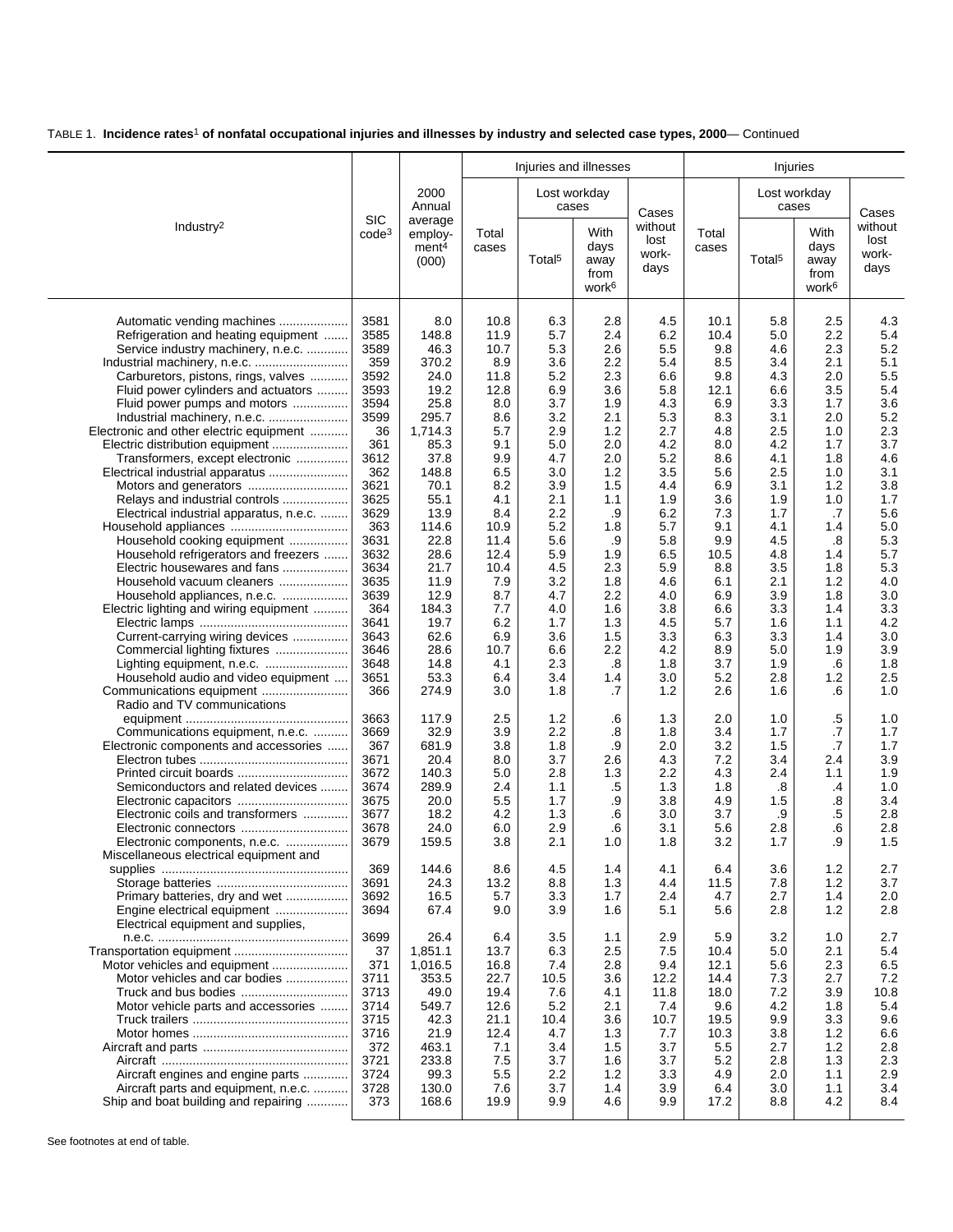|                                                                                                               |                                 |                                                  |                |                    | Injuries and illnesses                            |                                  |                |                    | Injuries                                          |                                  |
|---------------------------------------------------------------------------------------------------------------|---------------------------------|--------------------------------------------------|----------------|--------------------|---------------------------------------------------|----------------------------------|----------------|--------------------|---------------------------------------------------|----------------------------------|
|                                                                                                               |                                 | 2000<br>Annual                                   |                |                    | Lost workday<br>cases                             | Cases                            |                | cases              | Lost workday                                      | Cases                            |
| Industry <sup>2</sup>                                                                                         | <b>SIC</b><br>code <sup>3</sup> | average<br>employ-<br>ment <sup>4</sup><br>(000) | Total<br>cases | Total <sup>5</sup> | With<br>days<br>away<br>from<br>work <sup>6</sup> | without<br>lost<br>work-<br>days | Total<br>cases | Total <sup>5</sup> | With<br>days<br>away<br>from<br>work <sup>6</sup> | without<br>lost<br>work-<br>days |
| Ship building and repairing                                                                                   | 3731                            | 97.1                                             | 22.0           | 11.7               | 5.0                                               | 10.2                             | 18.5           | 10.4               | 4.5                                               | 8.1                              |
| Boat building and repairing                                                                                   | 3732                            | 71.5                                             | 17.0           | 7.4                | 4.1                                               | 9.5                              | 15.5           | 6.7                | 3.9                                               | 8.9                              |
|                                                                                                               | 374                             | 35.1                                             | 8.1            | 4.1                | 2.1                                               | 4.0                              | 7.7            | 3.9                | 2.1                                               | 3.8                              |
| Motorcycles, bicycles, and parts                                                                              | 375                             | 19.2                                             | 11.5           | 4.0                | 2.0                                               | 7.5                              | 10.1           | 3.4                | 1.7                                               | 6.6                              |
| Guided missiles, space vehicles, parts                                                                        | 376                             | 85.5                                             | 2.2            | 1.1                | .5                                                | 1.1                              | 1.8            | .9                 | .4                                                | .9                               |
| Guided missiles and space vehicles                                                                            | 3761                            | 58.6                                             | 2.0            | 1.0                | .5                                                | 1.0                              | 1.6            | .8                 | .4                                                | .8                               |
| Space propulsion units and parts                                                                              | 3764                            | 14.7                                             | 3.0            | 1.5                | .6                                                | 1.6                              | 2.8            | 1.3                | .5                                                | 1.5                              |
| Space vehicle equipment, n.e.c.                                                                               | 3769                            | 12.2                                             | 2.2            | 1.1                | .6                                                | 1.1                              | 1.8            | 1.0                | .5                                                | .8                               |
| Miscellaneous transportation equipment                                                                        | 379                             | 63.1                                             | 17.4           | 9.5                | 4.2                                               | 8.0                              | 16.2           | 8.7                | 3.9                                               | 7.5                              |
| Travel trailers and campers                                                                                   | 3792                            | 25.2                                             | 18.1           | 10.0               | 3.8                                               | 8.2                              | 17.2           | 9.3                | 3.5                                               | 7.9                              |
| Tanks and tank components                                                                                     | 3795                            | 5.1                                              | 4.5            | 2.6                | 1.0                                               | 1.9                              | 3.8            | 2.2                | .9                                                | 1.6                              |
| Transportation equipment, n.e.c.                                                                              | 3799                            | 32.8                                             | 18.9           | 10.2               | 5.0                                               | 8.8                              | 17.4           | 9.3                | 4.6                                               | 8.2                              |
| Instruments and related products                                                                              | 38                              | 842.2                                            | 4.5            | 2.2                | .9                                                | 2.3                              | 3.4            | 1.7                | .8                                                | 1.7                              |
| Search and navigation equipment                                                                               | 381                             | 151.7                                            | 2.8            | 1.2                | .5                                                | 1.6                              | 1.9            | .8                 | .4                                                | 1.2                              |
| Measuring and controlling devices                                                                             | 382                             | 298.8                                            | 4.4            | 2.1                | 1.0                                               | 2.3                              | 3.6            | 1.7                | .8                                                | 1.9                              |
| Process control instruments                                                                                   | 3823                            | 70.9                                             | 4.9            | 2.4                | 1.1                                               | 2.6                              | 4.1            | 1.7                | .8                                                | 2.4                              |
| Fluid meters and counting devices<br>Instruments to measure electricity<br>Measuring and controlling devices, | 3824<br>3825                    | 11.8<br>69.1                                     | 7.1<br>3.1     | 2.1<br>1.5         | 1.1<br>.8                                         | 5.0<br>1.7                       | 6.3<br>2.3     | 1.8<br>1.2         | .9<br>.7                                          | 4.5<br>1.1                       |
|                                                                                                               | 3829                            | 37.4                                             | 5.0            | 2.0                | 1.1                                               | 2.9                              | 4.7            | 1.9                | 1.0                                               | 2.7                              |
| Medical instruments and supplies                                                                              | 384                             | 283.7                                            | 5.1            | 2.7                | 1.1                                               | 2.4                              | 3.8            | 2.0                | .9                                                | 1.8                              |
| Surgical and medical instruments                                                                              | 3841                            | 110.2                                            | 5.6            | 3.0                | 1.1                                               | 2.5                              | 4.2            | 2.2                | .9                                                | 2.0                              |
| Surgical appliances and supplies                                                                              | 3842                            | 97.8                                             | 5.6            | 2.7                | 1.3                                               | 2.9                              | 4.2            | 2.1                | 1.1                                               | $2.2\,$                          |
| Dental equipment and supplies                                                                                 | 3843                            | 15.7                                             | 7.2            | 4.0                | 1.6                                               | 3.2                              | 4.4            | 2.3                | .8                                                | 2.1                              |
|                                                                                                               | 3844                            | 12.9                                             | 4.2            | 3.2                | 1.4                                               | 1.0                              | 3.8            | 2.9                | 1.3                                               | .9                               |
| Electromedical equipment                                                                                      | 3845                            | 47.1                                             | 2.5            | 1.2                | $.5\,$                                            |                                  |                | .7                 |                                                   | .9                               |
|                                                                                                               | 385                             | 33.2                                             | 4.8            | 2.6                | 1.4                                               | 2.2                              | 3.2            | 1.7                | 1.0                                               | 1.5                              |
| Photographic equipment and supplies                                                                           | 386                             | 69.3                                             | 5.0            | 2.3                | 1.0                                               | 2.7                              | 3.7            | 1.9                | .9                                                | 1.8                              |
| Miscellaneous manufacturing industries                                                                        | 39                              | 391.5                                            | 7.2            | 3.6                | 1.8                                               | 3.6                              | 6.4            | 3.2                | 1.7                                               | 3.2                              |
| Jewelry, silverware, and plated ware                                                                          | 391                             | 49.3                                             | 3.1            | 1.5                | .9                                                | 1.6                              | 2.6            | 1.3                | .8                                                | 1.3                              |
| Jewelry, precious metal<br>Silverware and plated ware                                                         | 3911<br>3914                    | 38.6<br>4.9                                      | 2.0<br>10.1    | .8<br>4.9          | $\cdot$<br>3.1                                    | 1.1<br>5.2                       | 1.6<br>8.4     | .7<br>3.9          | .3<br>2.7                                         | .9<br>4.5                        |
|                                                                                                               | 393                             | 17.2                                             | 8.5            | 4.0                | 1.9                                               | 4.5                              | 7.0            | 3.1                | 1.6                                               | 3.9                              |
|                                                                                                               | 394                             | 101.6                                            | 9.9            | 5.2                | 2.2                                               | 4.8                              | 8.7            | 4.7                | 1.9                                               | 4.0                              |
|                                                                                                               | 3942                            | 4.7                                              | 2.6            | 2.2                | 1.7                                               | .4                               | .8             | .5                 |                                                   | $\cdot$ .2                       |
| Games, toys, and children's vehicles                                                                          | 3944                            | 25.1                                             | 8.7            | 4.3                | 2.0                                               | 4.3                              | 7.8            | 3.9                | 1.9                                               | 4.0                              |
| Sporting and athletic goods, n.e.c.                                                                           | 3949                            | 71.8                                             | 10.8           | 5.6                | 2.2                                               | 5.1                              | 9.4            | 5.2                | 2.0                                               | 4.3                              |
| Pens, pencils, office, and art supplies                                                                       | 395                             | 30.1                                             | 5.9            | 3.3                | 2.1                                               | 2.6                              | 5.0            | 2.7                | 1.7                                               | 2.3                              |
| Pens and mechanical pencils                                                                                   | 3951                            | 8.3                                              | 5.6            | 3.1                | 1.9                                               | 2.5                              | 3.6            | 1.9                | 1.1                                               | 1.7                              |
|                                                                                                               | 396                             | 18.1                                             | 4.1            | 2.5                | 1.5                                               | 1.6                              | 3.9            | 2.3                | 1.3                                               | 1.6                              |
| Miscellaneous manufactures                                                                                    | 399                             | 175.2                                            | 7.1            | 3.3                | 1.9                                               | 3.8                              | 6.6            | 3.0                | 1.8                                               | 3.6                              |
| Brooms and brushes                                                                                            | 3991                            | 14.1                                             | 8.7            | 4.3                | 2.6                                               | 4.4                              | 8.1            | 3.9                | 2.5                                               | 4.2                              |
| Signs and advertising specialities                                                                            | 3993                            | 79.7                                             | 7.2            | 3.0                | 1.7                                               | 4.2                              | 6.9            | 2.8                | 1.6                                               | 4.1                              |
| Hard surface floor coverings, n.e.c.                                                                          | 3996                            | 6.3                                              | 4.0            | 2.2                | .9                                                | 1.7                              | 3.8            | 2.2                | .9                                                | 1.7                              |
| Manufacturing industries, n.e.c.                                                                              | 3999                            | 67.2                                             | 6.7            | 3.3                | 1.8                                               | 3.4                              | 6.2            | 3.1                | 1.7                                               | 3.2                              |
|                                                                                                               |                                 | 7,321.7                                          | 7.8            | 4.2                | 1.8                                               | 3.5                              | 6.7            | 3.7                | 1.7                                               | 3.1                              |
|                                                                                                               | 20                              | 1,688.7                                          | 12.4           | 7.3                | 2.7                                               | 5.0                              | 10.2           | 6.1                | 2.5                                               | 4.2                              |
|                                                                                                               | 201                             | 505.1                                            | 17.4           | 10.4               | 2.1                                               | 7.0                              | 11.9           | 7.0                | 1.8                                               | 4.9                              |
|                                                                                                               | 2011                            | 148.1                                            | 24.7           | 14.3               | 2.8                                               | 10.4                             | 15.5           | 9.0                | 2.3                                               | 6.5                              |
| Sausages and other prepared meats                                                                             | 2013                            | 103.8                                            | 14.7           | 9.1                | 3.2                                               | 5.6                              | 11.6           | 6.7                | 2.7                                               | 4.8                              |
| Poultry slaughtering and processing                                                                           | 2015                            | 253.2                                            | 14.2           | 8.6                | 1.3                                               | 5.6                              | 9.9            | 5.8                | 1.1                                               | 4.0                              |
|                                                                                                               | 202                             | 145.6                                            | 11.3           | 7.1                | 4.1                                               | 4.2                              | 10.4           | 6.6                | 3.8                                               | 3.8                              |
| Cheese, natural and processed                                                                                 | 2022                            | 42.1                                             | 10.7           | 6.5                | 4.2                                               | 4.1                              | 9.4            | 5.8                | 3.8                                               | 3.6                              |
| Dry, condensed, evaporated products                                                                           | 2023                            | 15.7                                             | 5.3            | 2.6                | 1.3                                               | 2.7                              | 5.0            | 2.4                | 1.2                                               | 2.5                              |
| Ice cream and frozen desserts                                                                                 | 2024                            | 24.6                                             | 10.1           | 6.9                | 3.0                                               | 3.2                              | 8.8            | 6.2                | 2.8                                               | 2.6                              |
|                                                                                                               | 2026                            | 61.2                                             | 13.4           | 8.6                | 5.0                                               | 4.8                              | 12.8           | 8.3                | 4.8                                               | 4.5                              |
| Preserved fruits and vegetables                                                                               | 203                             | 222.8                                            | 8.8            | 5.1                | 2.4                                               | 3.7                              | 8.2            | 4.7                | 2.3                                               | 3.4                              |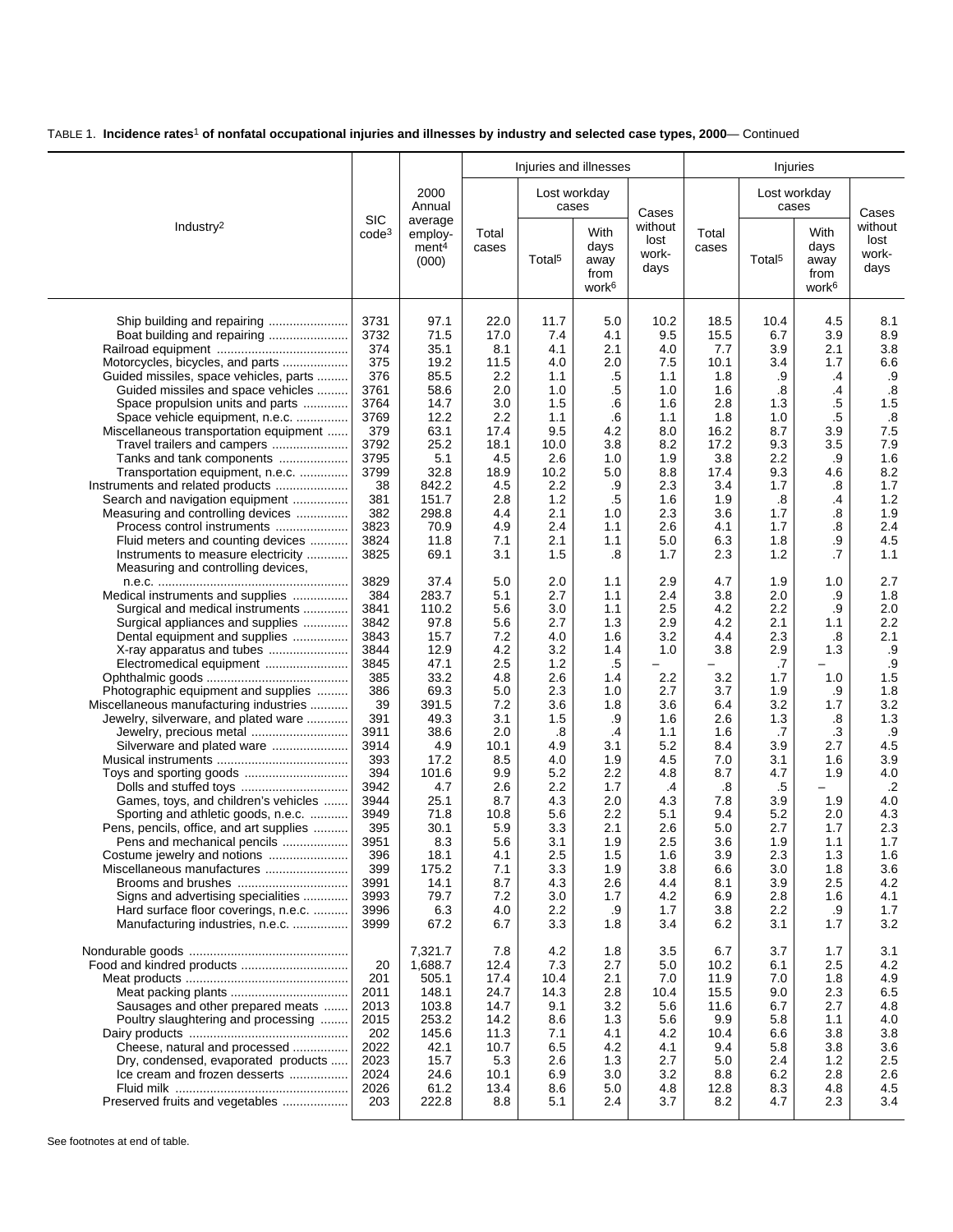|                                                                                                                                |                                 |                                                  |                           |                          | Injuries and illnesses                            |                                  |                           |                          | Injuries                                          |                                  |
|--------------------------------------------------------------------------------------------------------------------------------|---------------------------------|--------------------------------------------------|---------------------------|--------------------------|---------------------------------------------------|----------------------------------|---------------------------|--------------------------|---------------------------------------------------|----------------------------------|
|                                                                                                                                |                                 | 2000<br>Annual                                   |                           |                          | Lost workday<br>cases                             | Cases                            |                           |                          | Lost workday<br>cases                             | Cases                            |
| Industry <sup>2</sup>                                                                                                          | <b>SIC</b><br>code <sup>3</sup> | average<br>employ-<br>ment <sup>4</sup><br>(000) | Total<br>cases            | Total <sup>5</sup>       | With<br>days<br>away<br>from<br>work <sup>6</sup> | without<br>lost<br>work-<br>days | Total<br>cases            | Total <sup>5</sup>       | With<br>days<br>away<br>from<br>work <sup>6</sup> | without<br>lost<br>work-<br>days |
| Canned fruits and vegetables                                                                                                   | 2033                            | 68.2                                             | 8.7                       | 4.8                      | 2.5                                               | 3.9                              | 8.2                       | 4.6                      | 2.4                                               | 3.6                              |
| Dehydrated fruits, vegetables, soups                                                                                           | 2034                            | 14.5                                             | 7.4                       | 3.9                      | 2.2                                               | 3.5                              | 7.1                       | 3.6                      | 2.1                                               | 3.4                              |
| Frozen fruits and vegetables                                                                                                   | 2037                            | 45.4                                             | 10.5                      | 5.9                      | 2.4                                               | 4.6                              | 9.7                       | 5.4                      | 2.2                                               | 4.3                              |
| Frozen specialities, n.e.c.                                                                                                    | 2038                            | 58.4                                             | 8.7                       | 5.5                      | 2.0                                               | 3.2                              | 7.8                       | 4.8                      | 1.8                                               | 2.9                              |
|                                                                                                                                | 204                             | 123.5                                            | 8.1                       | 4.3                      | 2.6                                               | 3.9                              | 7.7                       | 4.0                      | 2.4                                               | 3.6                              |
| Flour and other grain mill products                                                                                            | 2041                            | 18.8                                             | 7.5                       | 4.1                      | 2.5                                               | 3.4                              | 6.9                       | 3.8                      | 2.3                                               | 3.1                              |
|                                                                                                                                | 2043                            | 18.0                                             | 7.1                       | 4.1                      | 1.8                                               | 3.0                              | 6.2                       | 3.7                      | 1.6                                               | 2.5                              |
| Prepared flour mixes and doughs                                                                                                | 2045<br>2046<br>2047<br>2048    | 14.7<br>9.1<br>19.5<br>38.5                      | 11.2<br>5.3<br>7.9<br>8.3 | 7.0<br>2.9<br>3.3<br>3.9 | 5.6<br>1.3<br>2.2<br>2.6                          | 4.2<br>2.4<br>4.6<br>4.4         | 10.4<br>5.3<br>7.5<br>8.1 | 6.5<br>2.9<br>3.0<br>3.8 | 5.0<br>1.3<br>1.9<br>2.6                          | 3.9<br>2.4<br>4.5<br>4.3         |
| Bread, cake, and related products<br>Cookies and crackers                                                                      | 205<br>2051<br>2052             | 204.5<br>145.9<br>48.7                           | 11.4<br>11.5<br>11.5      | 6.9<br>7.1<br>6.4        | 2.7<br>2.7<br>2.7                                 | 4.5<br>4.3<br>5.0                | 10.6<br>11.0<br>10.1      | 6.5<br>6.9<br>5.7        | 2.6<br>2.7<br>2.6                                 | 4.2<br>4.1<br>4.3                |
| Sugar and confectionery products                                                                                               | 206                             | 91.9                                             | 10.0                      | 4.7                      | 1.8                                               | 5.4                              | 9.3                       | 4.3                      | 1.7                                               | 5.0                              |
| Candy and other confectionery products                                                                                         | 2064                            | 48.5                                             | 10.2                      | 5.1                      | 1.9                                               | 5.1                              | 9.3                       | 4.5                      | 1.7                                               | 4.8                              |
| Chocolate and cocoa products                                                                                                   | 2066                            | 13.2                                             | 7.5                       | 3.6                      | 1.5                                               | 3.9                              | 6.1                       | 3.5                      | 1.5                                               | 2.7                              |
|                                                                                                                                | 207                             | 28.4                                             | 11.1                      | 6.3                      | 3.9                                               | 4.8                              | 10.7                      | 6.1                      | 3.9                                               | 4.6                              |
|                                                                                                                                | 208                             | 185.8                                            | 11.0                      | 6.7                      | 3.1                                               | 4.3                              | 10.6                      | 6.6                      | 3.0                                               | 4.0                              |
|                                                                                                                                | 2082                            | 31.7                                             | 5.4                       | 2.8                      | 1.0                                               | 2.5                              | 4.9                       | 2.7                      | .9                                                | 2.2                              |
| Wines, brandy, and brandy spirits                                                                                              | 2084                            | 27.1                                             | 8.4                       | 4.5                      | 2.1                                               | 4.0                              | 7.7                       | 4.3                      | 2.0                                               | 3.4                              |
| Bottled and canned soft drinks                                                                                                 | 2086                            | 97.9                                             | 14.4                      | 9.3                      | 4.2                                               | 5.0                              | 14.0                      | 9.2                      | 4.1                                               | 4.8                              |
| Flavoring extracts and syrups, n.e.c.                                                                                          | 2087                            | 20.6                                             | 3.7                       | 2.3                      | 1.3                                               | 1.5                              | 3.4                       | 2.2                      | 1.2                                               | 1.2                              |
| Miscellaneous food and kindred products                                                                                        | 209                             | 181.2                                            | 9.9                       | 6.3                      | 3.3                                               | 3.6                              | 9.2                       | 5.9                      | 3.0                                               | 3.3                              |
| Canned and cured fish and seafoods                                                                                             | 2091                            | 6.5                                              | 12.2                      | 8.0                      | 4.9                                               | 4.1                              | 10.8                      | 7.0                      | 4.4                                               | 3.8                              |
| Fresh or frozen prepared fish                                                                                                  | 2092                            | 41.7                                             | 9.5                       | 5.1                      | 3.2                                               | 4.4                              | 8.7                       | 4.9                      | 3.0                                               | 3.8                              |
|                                                                                                                                | 2099                            | 77.2                                             | 9.1                       | 6.4                      | 2.1                                               | 2.8                              | 8.6                       | 6.0                      | 1.8                                               | 2.6                              |
|                                                                                                                                | 21                              | 34.9                                             | 6.2                       | 3.1                      | 1.8                                               | 3.1                              | 5.7                       | 2.9                      | 1.7                                               | 2.7                              |
|                                                                                                                                | 211                             | 22.8                                             | 4.7                       | 2.0                      | 1.6                                               | 2.7                              | 4.3                       | 1.9                      | 1.5                                               | 2.4                              |
|                                                                                                                                | 22                              | 530.8                                            | 6.0                       | 3.2                      | 1.0                                               | 2.8                              | 5.4                       | 2.9                      | 1.0                                               | 2.5                              |
| Broadwoven fabric mills, cotton                                                                                                | 221                             | 61.4                                             | 4.7                       | 2.5                      | $\cdot$                                           | 2.2                              | 4.3                       | 2.4                      | .4                                                | 1.9                              |
| Broadwoven fabric mills, manmade                                                                                               | 222                             | 56.0                                             | 5.3                       | 3.3                      | .6                                                | 2.0                              | 5.0                       | 3.1                      | .6                                                | 1.9                              |
|                                                                                                                                | 224                             | 19.6                                             | 8.9                       | 3.1                      | 1.7                                               | 5.8                              | 7.7                       | 2.9                      | 1.6                                               | 4.8                              |
|                                                                                                                                | 225                             | 126.0                                            | 5.3                       | 3.1                      | 1.0                                               | 2.2                              | 4.6                       | 2.7                      | .9                                                | 1.9                              |
|                                                                                                                                | 2252                            | 34.3                                             | 6.3                       | 3.8                      | 1.5                                               | 2.6                              | 4.7                       | 2.7                      | 1.0                                               | 2.0                              |
|                                                                                                                                | 2253                            | 32.1                                             | 3.8                       | 2.7                      | .8                                                | 1.1                              | 3.4                       | 2.5                      | .7                                                | 1.0                              |
| Knit underwear mills<br>Lace and warp knit fabric mills                                                                        | 2254<br>2257<br>2258            | 8.1<br>18.8<br>15.4                              | 6.1<br>6.5<br>5.6         | 3.0<br>3.5<br>3.3        | .4<br>1.0<br>1.2<br>2.2                           | 3.1<br>3.0<br>2.2                | 5.0<br>6.1<br>5.3         | 2.7<br>3.3<br>3.2        | $\cdot$<br>.9<br>1.1                              | 2.2<br>2.8<br>2.1                |
| Textile finishing, except wool<br>Finishing plants, manmade                                                                    | 226<br>2261<br>2262<br>2269     | 57.9<br>28.1<br>16.6<br>13.2                     | 7.3<br>7.2<br>7.0<br>7.8  | 4.1<br>4.1<br>3.1<br>5.3 | 2.1<br>2.1<br>2.4                                 | 3.2<br>3.2<br>3.9<br>2.5         | 7.0<br>6.8<br>7.0<br>7.5  | 3.9<br>3.8<br>3.1<br>5.0 | 2.1<br>2.1<br>2.1<br>2.1                          | 3.1<br>3.0<br>3.9<br>2.4         |
|                                                                                                                                | 227                             | 66.1                                             | 4.8                       | 2.4                      | .5                                                | 2.4                              | 4.5                       | 2.2                      | .4                                                | 2.3                              |
|                                                                                                                                | 228                             | 81.1                                             | 5.9                       | 2.7                      | .6                                                | 3.2                              | 5.3                       | 2.4                      | .5                                                | 2.9                              |
|                                                                                                                                | 2281                            | 58.6                                             | 5.8                       | 2.6                      | .5                                                | 3.3                              | 5.2                       | 2.3                      | .5                                                | 2.8                              |
| Throwing and winding mills                                                                                                     | 2282                            | 16.3                                             | 6.9                       | 3.6                      | .9                                                | 3.3                              | 6.5                       | 3.4                      | .8                                                | 3.1                              |
| Miscellaneous textile goods                                                                                                    | 229                             | 54.0                                             | 8.5                       | 4.3                      | 2.0                                               | 4.2                              | 7.9                       | 4.0                      | 1.9                                               | 3.9                              |
| Coated fabrics, not rubberized                                                                                                 | 2295                            | 10.5                                             | 11.1                      | 5.1                      | 2.5                                               | 6.0                              | 10.4                      | 4.9                      | 2.4                                               | 5.5                              |
|                                                                                                                                | 2299                            | 15.3                                             | 7.6                       | 3.8                      | 1.3                                               | 3.9                              | 7.5                       | 3.7                      | 1.3                                               | 3.8                              |
| Apparel and other textile products<br>Men's and boys' suits and coats<br>Men's and boys' furnishings<br>Men's and boys' shirts | 23<br>231<br>232<br>2321        | 632.9<br>20.6<br>131.7<br>24.9                   | 6.1<br>9.4<br>6.9<br>4.6  | 3.0<br>2.9<br>3.7<br>2.2 | 1.3<br>2.2<br>1.7<br>1.7                          | 3.1<br>6.4<br>3.2                | 4.8<br>7.4<br>5.4         | 2.3<br>2.0<br>2.9<br>1.9 | 1.0<br>1.7<br>1.3<br>1.5                          | 2.5<br>5.4<br>2.5                |
| Men's and boys' trousers and slacks                                                                                            | 2325                            | 39.7                                             | 7.8                       | 4.3                      | 2.0                                               | 3.5                              | 5.3                       | 3.0                      | 1.5                                               | 2.3                              |
| Men's and boys' work clothing                                                                                                  | 2326                            | 25.5                                             | 7.3                       | 4.2                      | 2.1                                               | 3.0                              | 5.2                       | 3.1                      | 1.6                                               | 2.2                              |
| Women's and misses' outerwear                                                                                                  | 233                             | 184.9                                            | 2.2                       | 1.0                      | .6                                                | 1.2                              | 1.9                       | .8                       | .5                                                | 1.2                              |

See footnotes at end of table.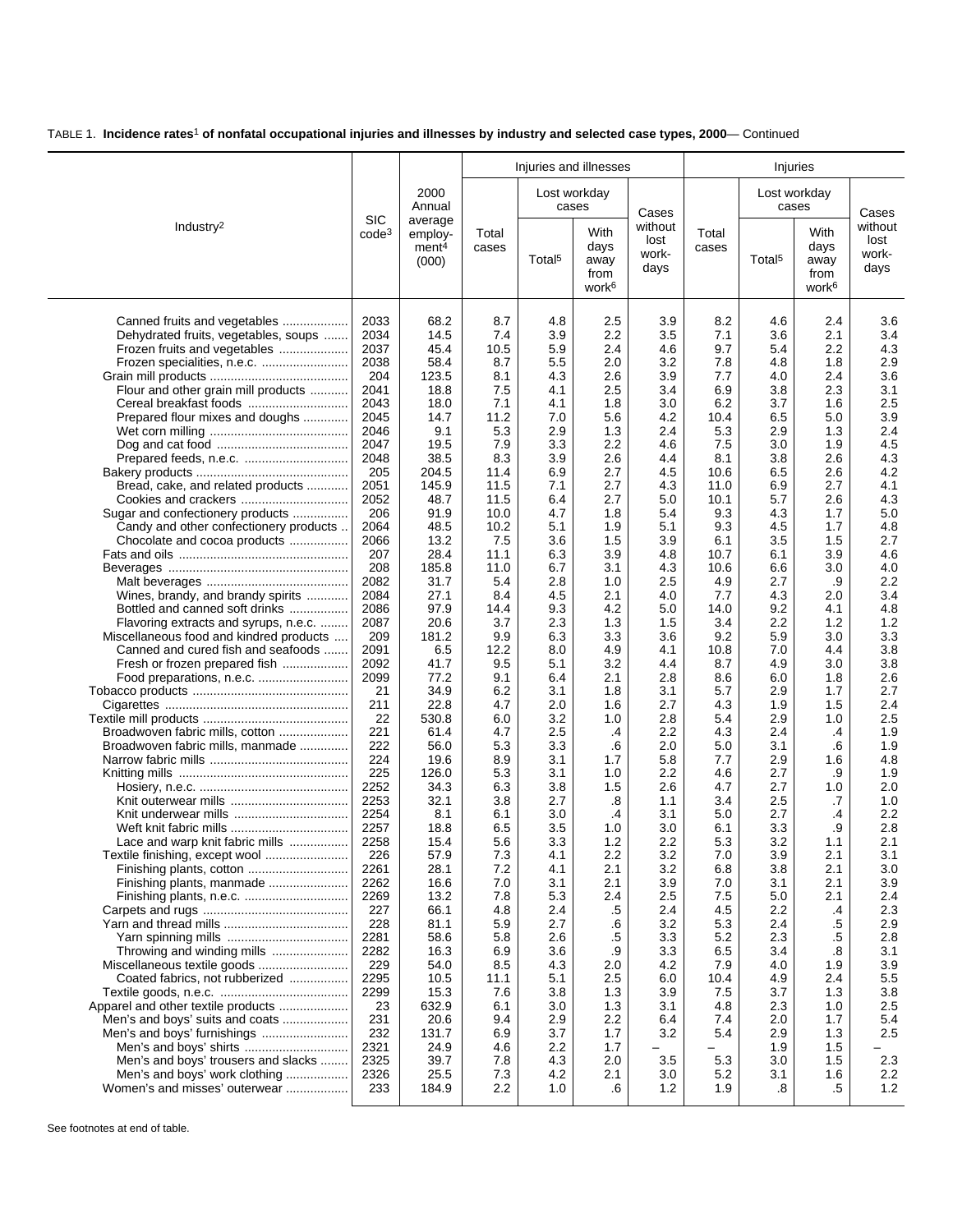|                                                                                 |                                 |                                                  |                |                    | Injuries and illnesses                            |                                  |                |                    | Injuries                                          |                                  |
|---------------------------------------------------------------------------------|---------------------------------|--------------------------------------------------|----------------|--------------------|---------------------------------------------------|----------------------------------|----------------|--------------------|---------------------------------------------------|----------------------------------|
|                                                                                 |                                 | 2000<br>Annual                                   |                |                    | Lost workday<br>cases                             | Cases                            |                | Lost workday       | cases                                             | Cases                            |
| Industry <sup>2</sup>                                                           | <b>SIC</b><br>code <sup>3</sup> | average<br>employ-<br>ment <sup>4</sup><br>(000) | Total<br>cases | Total <sup>5</sup> | With<br>days<br>away<br>from<br>work <sup>6</sup> | without<br>lost<br>work-<br>days | Total<br>cases | Total <sup>5</sup> | With<br>days<br>away<br>from<br>work <sup>6</sup> | without<br>lost<br>work-<br>days |
| Women's and misses' blouses and                                                 |                                 |                                                  |                |                    |                                                   |                                  |                |                    |                                                   |                                  |
|                                                                                 | 2331                            | 15.0                                             | 4.1            | 1.5                | 1.2                                               | 2.7                              | 4.1            | 1.4                | 1.2                                               | 2.6                              |
| Women's, junior's, and misses' dresses                                          | 2335                            | 27.6                                             | .4             | .3                 | .3                                                | .1                               | .4             | .2                 | $\cdot$                                           | $\cdot$ 1                        |
| Women's and misses' outerwear, n.e.c.                                           | 2339<br>234                     | 128.8<br>21.2                                    | 2.3<br>5.5     | 1.0<br>2.8         | .6<br>.9                                          | 1.3<br>2.8                       | 2.0<br>4.8     | .8<br>2.3          | .4<br>.7                                          | 1.2<br>2.5                       |
| Women's and children's undergarments<br>Women's and children's underwear        | 2341                            | 14.6                                             | 4.3            | 1.9                |                                                   | 2.4                              | 4.1            | 1.8                |                                                   | 2.3                              |
|                                                                                 | 235                             | 14.7                                             | 6.7            | 3.6                | 2.5                                               | 3.1                              | 5.1            | 3.0                | 2.2                                               | 2.1                              |
|                                                                                 | 236                             | 15.5                                             | 6.5            | 1.8                | 1.3                                               | 4.7                              | 5.7            | 1.5                | 1.2                                               | 4.2                              |
| Apparel and accessories, n.e.c.                                                 | 2389                            | 14.6                                             | 3.0            | 1.0                | .5                                                | 2.0                              | 2.3            | .9                 | .5                                                | 1.4                              |
| Miscellaneous fabricated textile products                                       | 239                             | 214.3                                            | 9.0            | 4.5                | 1.5                                               | 4.4                              | 6.9            | 3.4                | 1.2                                               | 3.5                              |
| Curtains and draperies                                                          | 2391                            | 18.9                                             | 9.6            | 2.9                | 2.0                                               | 6.8                              | 8.7            | 2.4                | 1.5                                               | 6.3                              |
| Housefurnishings, n.e.c.                                                        | 2392                            | 54.9                                             | 6.9            | 3.6                | 1.2                                               | 3.3                              | 6.1            | 3.3                | 1.0                                               | 2.8                              |
| Canvas and related products                                                     | 2394                            | 21.3                                             | 8.1            | 3.6                | 1.6                                               | 4.5                              | 7.9            | 3.6                | 1.5                                               | 4.4                              |
| Pleating and stitching<br>Automotive and apparel trimmings                      | 2395<br>2396                    | 15.3<br>62.8                                     | 5.0<br>10.3    | 1.8<br>6.0         | .9<br>1.2                                         | 3.2<br>4.3                       | 4.8<br>6.3     | 1.8<br>3.7         | .9<br>.9                                          | 3.1<br>2.6                       |
| Fabricated textile products, n.e.c.                                             | 2399                            | 30.0                                             | 12.5           | 6.2                | 2.3                                               | 6.3                              | 8.8            | 4.2                | 1.8                                               | 4.6                              |
|                                                                                 | 26                              | 655.0                                            | 6.5            | 3.4                | 1.7                                               | 3.1                              | 6.0            | 3.2                | 1.6                                               | 2.8                              |
|                                                                                 | 262                             | 138.0                                            | 5.4            | 2.8                | 1.5                                               | 2.6                              | 4.8            | 2.6                | 1.4                                               | 2.3                              |
|                                                                                 | 263                             | 45.9                                             | 3.9            | 1.9                | 1.1                                               | 2.0                              | 3.7            | 1.8                | 1.1                                               | 1.9                              |
| Paperboard containers and boxes                                                 | 265                             | 217.8                                            | 7.4            | 3.9                | 2.0                                               | 3.6                              | 6.9            | 3.7                | 1.9                                               | 3.3                              |
| Corrugated and solid fiber boxes                                                | 2653                            | 135.1                                            | 6.8            | 3.6                | 1.9                                               | 3.2                              | 6.6            | 3.5                | 1.8                                               | 3.1                              |
| Fiber cans, drums and similar products                                          | 2655                            | 14.7                                             | 4.4            | 2.3                | 1.4                                               | 2.1                              | 4.1            | 2.3                | 1.4                                               | 1.8                              |
|                                                                                 | 2656                            | 16.8                                             | 9.7            | 5.5                | 2.8                                               | 4.2                              | 8.8            | 5.2                | 2.6                                               | 3.6                              |
| Folding paperboard boxes                                                        | 2657                            | 44.3                                             | 9.5            | 4.4                | 2.5                                               | 5.1                              | 8.3            | 3.8<br>3.5         | 2.2                                               | 4.5<br>2.9                       |
| Miscellaneous converted paper products<br>Paper coated and laminated, packaging | 267<br>2671                     | 240.4<br>24.7                                    | 7.0<br>7.3     | 3.7<br>4.0         | 1.7<br>1.5                                        | 3.3<br>3.3                       | 6.4<br>7.0     | 3.9                | 1.6<br>1.5                                        | 3.1                              |
| Paper coated and laminated, n.e.c.                                              | 2672                            | 46.5                                             | 6.7            | 3.3                | 1.5                                               | 3.3                              | 6.0            | 3.1                | 1.4                                               | 3.0                              |
| Bags: plastics, laminated, and coated                                           | 2673                            | 40.6                                             | 7.2            | 4.1                | 1.9                                               | 3.1                              | 6.5            | 3.9                | 1.8                                               | 2.6                              |
| Bags: uncoated paper and multiwall                                              | 2674                            | 15.7                                             | 7.4            | 3.5                | 1.8                                               | 3.8                              | 6.5            | 3.2                | 1.6                                               | 3.3                              |
| Die-cut paper and board                                                         | 2675                            | 20.2                                             | 7.3            | 3.8                | 1.3                                               | 3.5                              | 6.4            | 3.4                | 1.1                                               | 3.0                              |
| Sanitary paper products                                                         | 2676                            | 32.7                                             | 4.5            | 2.4                | 1.1                                               | 2.1                              | 3.9            | 2.1                | 1.0                                               | 1.8                              |
|                                                                                 | 2677                            | 23.7                                             | 8.1            | 4.4                | 2.1                                               | 3.7                              | 7.5            | 4.0                | 2.0                                               | 3.5                              |
| Converted paper products, n.e.c.                                                | 2679                            | 29.1                                             | 9.4            | 5.2                | 2.7                                               | 4.3                              | 9.1            | 5.0                | 2.6                                               | 4.1                              |
|                                                                                 | 27<br>271                       | 1,538.7<br>440.0                                 | 5.1<br>5.2     | 2.6<br>2.6         | 1.5<br>1.8                                        | 2.5<br>2.6                       | 4.6<br>4.8     | 2.3<br>2.4         | 1.4<br>1.7                                        | 2.3<br>2.4                       |
|                                                                                 | 272                             | 146.0                                            | 2.7            | 1.2                | .7                                                | 1.5                              | 2.3            | 1.0                | .6                                                | 1.3                              |
|                                                                                 | 273                             | 124.8                                            | 5.0            | 2.7                | 1.2                                               | 2.3                              | 4.5            | 2.4                | 1.1                                               | 2.1                              |
|                                                                                 | 2731                            | 86.3                                             | 3.5            | 1.8                | .8                                                | 1.7                              | 2.9            | 1.5                | .8                                                | 1.4                              |
|                                                                                 | 2732                            | 38.5                                             | 8.2            | 4.6                | 2.0                                               | 3.6                              | 7.6            | 4.2                | 1.9                                               | 3.4                              |
| Miscellaneous publishing                                                        | 274                             | 95.2                                             | 2.4            | 1.0                | .5                                                | 1.4                              | 2.1            | .8                 | .5                                                | 1.2                              |
|                                                                                 | 275                             | 557.9                                            | 5.9            | 3.0                | 1.7                                               | 2.8                              | 5.4            | 2.7                | 1.6                                               | 2.7                              |
| Commercial printing, lithographic                                               | 2752                            | 370.6                                            | 5.8            | 3.1                | 1.8                                               | 2.8                              | 5.4            | 2.8                | 1.7                                               | 2.5                              |
| Commercial printing, gravure                                                    | 2754                            | 20.0                                             | 6.5            | 3.5                | 1.5                                               | 3.0                              | 6.2            | 3.4                | 1.5                                               | 2.9                              |
| Commercial printing, n.e.c.                                                     | 2759<br>276                     | 167.4<br>43.0                                    | 5.8<br>5.7     | 2.8<br>2.9         | 1.6<br>1.6                                        | 3.0<br>2.7                       | 5.4<br>5.4     | 2.5<br>2.8         | 1.4<br>1.5                                        | 2.9<br>2.6                       |
|                                                                                 | 277                             | 25.3                                             | 5.3            | 3.1                | .9                                                | 2.2                              | 4.3            | 2.4                | .6                                                | 1.9                              |
| Blankbooks and bookbinding                                                      | 278                             | 59.1                                             | 6.7            | 4.0                | 2.3                                               | 2.7                              | 6.0            | 3.5                | 2.0                                               | 2.5                              |
| Blankbooks and looseleaf binders                                                | 2782                            | 30.3                                             | 6.5            | 3.7                | 1.6                                               | 2.8                              | 5.5            | 3.0                | 1.2                                               | 2.5                              |
| Bookbinding and related work                                                    | 2789                            | 28.8                                             | 6.8            | 4.3                | 3.1                                               | 2.6                              | 6.6            | 4.1                | 3.0                                               | 2.5                              |
|                                                                                 | 279                             | 47.4                                             | 4.3            | 1.5                | 1.1                                               | 2.8                              | 4.1            | 1.5                | 1.1                                               | 2.6                              |
|                                                                                 | 2791                            | 17.9                                             | 2.2            | .9                 | .6                                                | 1.2                              | 2.1            | .9                 | .6                                                | 1.2                              |
|                                                                                 | 2796                            | 29.5                                             | 5.7            | 1.9                | 1.4                                               | 3.8                              | 5.3            | 1.9                | 1.4                                               | 3.4                              |
|                                                                                 | 28                              | 1,031.5                                          | 4.2            | 2.2                | 1.0                                               | 2.0                              | 3.6            | 1.9                | .9                                                | 1.7                              |
| Industrial inorganic chemicals                                                  | 281<br>2813                     | 96.2<br>23.6                                     | 4.2<br>1.4     | 1.9<br>.5          | .9<br>.2                                          | 2.3<br>.8                        | 3.9<br>1.2     | 1.8<br>.5          | .8<br>.2                                          | 2.1<br>.7                        |
| Industrial inorganic chemicals, n.e.c.                                          | 2819                            | 51.9                                             | 5.3            | 2.1                | .7                                                | 3.2                              | 5.0            | 2.1                | .7                                                | 3.0                              |
| Plastics materials and synthetics                                               | 282                             | 151.3                                            | 4.0            | 2.3                | 1.2                                               | 1.7                              | 3.2            | 1.8                | .9                                                | 1.3                              |
| Plastics materials and resins                                                   | 2821                            | 78.4                                             | 3.5            | 1.8                | .9                                                | 1.7                              | 3.0            | 1.6                | .8                                                | 1.3                              |
|                                                                                 |                                 |                                                  |                |                    |                                                   |                                  |                |                    |                                                   |                                  |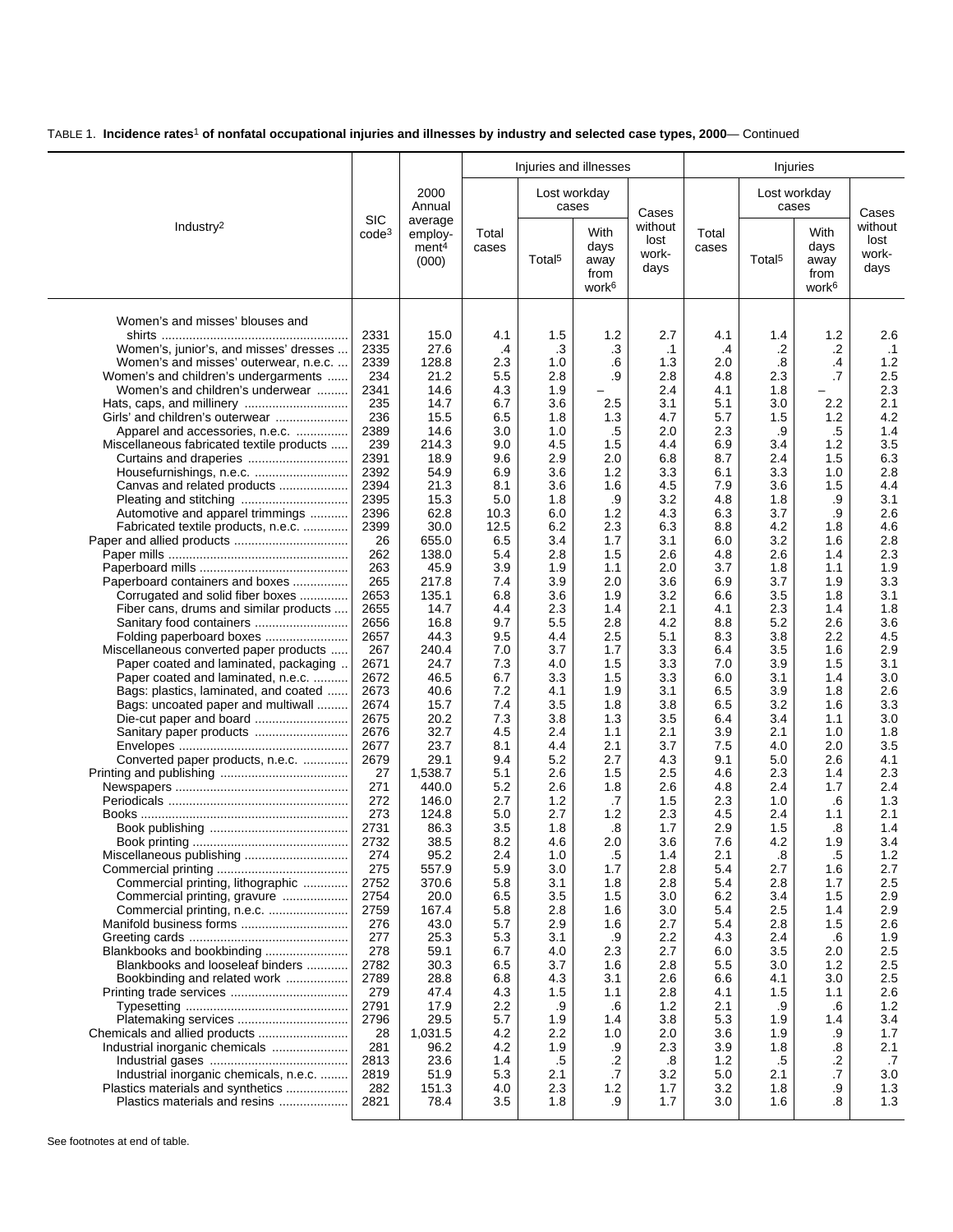|                                                                             |                                 | Injuries and illnesses<br>2000<br>Lost workday   |                |                    |                                                   |                                  |                |                    | Injuries                                          |                                  |
|-----------------------------------------------------------------------------|---------------------------------|--------------------------------------------------|----------------|--------------------|---------------------------------------------------|----------------------------------|----------------|--------------------|---------------------------------------------------|----------------------------------|
|                                                                             |                                 | Annual                                           |                |                    | cases                                             | Cases                            |                | Lost workday       | cases                                             | Cases                            |
| Industry <sup>2</sup>                                                       | <b>SIC</b><br>code <sup>3</sup> | average<br>employ-<br>ment <sup>4</sup><br>(000) | Total<br>cases | Total <sup>5</sup> | With<br>days<br>away<br>from<br>work <sup>6</sup> | without<br>lost<br>work-<br>days | Total<br>cases | Total <sup>5</sup> | With<br>days<br>away<br>from<br>work <sup>6</sup> | without<br>lost<br>work-<br>days |
| Organic fibers, noncellulosic                                               | 2824                            | 41.8                                             | 3.9            | 2.4                | 0.6                                               | 1.5                              | 2.8            | 1.7                | 0.5                                               | 1.1                              |
|                                                                             | 283                             | 311.9                                            | 4.0            | 2.1                | 1.0                                               | 2.0                              | 3.2            | 1.8                | .9                                                | 1.5                              |
| Medicinals and botanicals                                                   | 2833                            | 28.2                                             | 4.4            | 2.3                | 1.3                                               | 2.2                              | 3.3            | 1.8                | 1.2                                               | 1.5                              |
| Pharmaceutical preparations                                                 | 2834                            | 244.1                                            | 4.0            | 2.0                | .9                                                | 1.9                              | 3.2            | 1.7                | .8                                                | 1.5                              |
| Diagnostic substances                                                       | 2835                            | 17.1                                             | 4.2            | 2.6                | 1.7                                               | 1.5                              | 3.7            | 2.5                | 1.6                                               | 1.2                              |
| Biological products except diagnostic<br>Soap, cleaners, and toilet goods   | 2836<br>284                     | 22.5<br>157.9                                    | 3.9<br>5.0     | 1.8<br>2.6         | .7<br>1.3                                         | 2.1<br>2.4                       | 3.3<br>4.5     | 1.7<br>2.4         | .6<br>1.2                                         | 1.7<br>2.2                       |
| Soap and other detergents                                                   | 2841                            | 42.2                                             | 4.0            | 1.9                | .7                                                | 2.2                              | 3.5            | 1.6                | .6                                                | 1.9                              |
| Polishes and sanitation goods                                               | 2842                            | 32.8                                             | 6.1            | 3.4                | 2.2                                               | 2.7                              | 5.8            | 3.2                | 2.0                                               | 2.6                              |
|                                                                             | 2844                            | 75.0                                             | 5.2            | 2.9                | 1.4                                               | 2.3                              | 4.6            | 2.6                | 1.3                                               | 2.0                              |
|                                                                             | 285                             | 52.0                                             | 6.3            | 3.3                | 1.2                                               | 3.0                              | 6.1            | 3.2                | 1.2                                               | 2.8                              |
| Industrial organic chemicals                                                | 286                             | 118.7                                            | 3.0            | 1.6                | .7                                                | 1.3                              | 2.4            | 1.4                | .6                                                | 1.0                              |
| Cyclic crudes and intermediates                                             | 2865                            | 20.6                                             | 3.8            | 2.4                | 1.0                                               | 1.5                              | 3.7            | 2.3                | .9                                                | 1.4                              |
| Industrial organic chemicals, n.e.c.                                        | 2869                            | 95.6                                             | 2.7            | 1.4                | .6                                                | 1.2                              | 2.0            | 1.2                | .4                                                | .9                               |
| Phosphatic fertilizers                                                      | 287<br>2874                     | 51.0<br>8.8                                      | 4.2<br>4.6     | 2.0<br>1.7         | .9                                                | 2.2<br>3.0                       | 3.9<br>4.4     | 1.9<br>1.7         | .8                                                | 2.0<br>2.7                       |
| Agricultural chemicals, n.e.c.                                              | 2879                            | 23.0                                             | 2.8            | 1.2                | .5                                                | 1.6                              | 2.3            | 1.0                | .4                                                | 1.3                              |
| Miscellaneous chemical products                                             | 289                             | 92.5                                             | 4.3            | 2.2                | 1.0                                               | 2.1                              | 3.7            | 1.9                | .9                                                | 1.8                              |
| Adhesives and sealants                                                      | 2891                            | 27.2                                             | 3.7            | 2.1                | .9                                                | 1.6                              | 3.2            | 1.8                | .7                                                | 1.4                              |
|                                                                             | 2893                            | 16.9                                             | 5.5            | 2.7                | 1.4                                               | 2.8                              | 5.2            | 2.6                | 1.4                                               | 2.7                              |
| Chemical preparations, n.e.c.                                               | 2899                            | 38.4                                             | 3.7            | 1.6                | .8                                                | 2.2                              | 3.3            | 1.5                | .8                                                | 1.8                              |
| Petroleum and coal products                                                 | 29                              | 127.3                                            | 3.7            | 1.9                | 1.1                                               | 1.8                              | 3.5            | 1.8                | 1.0                                               | 1.7                              |
| Asphalt paving and roofing materials                                        | 295                             | 29.7                                             | 8.3            | 4.2                | 2.6                                               | 4.1                              | 8.2            | 4.1                | 2.6                                               | 4.1                              |
| Asphalt felts and coatings<br>Miscellaneous petroleum and coal              | 2952                            | 13.9                                             | 7.3            | 3.9                | 1.9                                               | 3.4                              | 7.1            | 3.8                | 1.9                                               | 3.4                              |
|                                                                             | 299                             | 14.9                                             | 4.1            | 1.8                | 1.0                                               | 2.3                              | 4.0            | 1.8                | 1.0                                               | 2.2                              |
| Lubricating oils and greases                                                | 2992                            | 12.9                                             | 3.4            | 1.3                | .8                                                | 2.1                              | 3.3            | 1.3                | .8                                                | 2.0                              |
| Rubber and miscellaneous plastics                                           |                                 |                                                  |                |                    |                                                   |                                  |                |                    |                                                   |                                  |
|                                                                             | 30                              | 1,011.8                                          | 10.7           | 5.8                | 2.7                                               | 4.9                              | 9.8            | 5.2                | 2.5                                               | 4.5                              |
|                                                                             | 301                             | 79.4                                             | 12.2           | 7.8                | 3.1                                               | 4.3                              | 10.8           | 7.1                | 2.8                                               | 3.7                              |
| Hose and belting and gaskets and                                            | 305                             | 75.3                                             | 8.4            | 4.7                | 2.3                                               | 3.7                              | 7.5            | 4.1                | 2.0                                               | 3.4                              |
| Rubber and plastics hose and belting<br>$\ldots$                            | 3052                            | 30.8                                             | 11.1           | 6.6                | 2.9                                               | 4.5                              | 9.4            | 5.5                | 2.4                                               | 3.9                              |
| Gaskets, packing and sealing devices                                        | 3053                            | 44.4                                             | 6.6            | 3.5                | 1.9                                               | 3.2                              | 6.2            | 3.2                | 1.7                                               | 3.0                              |
| Fabricated rubber products, n.e.c.                                          | 306                             | 108.0                                            | 12.9           | 7.7                | 3.5                                               | 5.2                              | 11.7           | 7.0                | 3.2                                               | 4.8                              |
|                                                                             | 3061                            | 57.7                                             | 12.9           | 7.8                | 3.9                                               | 5.0                              | 11.6           | 7.2                | 3.6                                               | 4.5                              |
| Fabricated rubber products, n.e.c.                                          | 3069                            | 50.3                                             | 12.9           | 7.5                | 3.1                                               | 5.4                              | 11.9           | 6.8                | 2.8                                               | 5.1                              |
| Miscellaneous plastics products, n.e.c.                                     | 308<br>3081                     | 744.9                                            | 10.5           | 5.4                | 2.5                                               | 5.1                              | 9.6            | 4.9                | 2.3                                               | 4.7                              |
| Unsupported plastics film and sheet<br>Unsupported plastics profile shapes  | 3082                            | 64.1<br>26.1                                     | 8.2<br>8.6     | 4.3<br>4.3         | 2.1<br>2.5                                        | 3.9<br>4.3                       | 7.8<br>7.9     | 4.1<br>3.7         | 2.0<br>2.4                                        | 3.7<br>4.1                       |
| Laminated plastics plate and sheet                                          | 3083                            | 28.7                                             | 7.4            | 3.9                | 1.5                                               | 3.5                              | 7.3            | 3.8                | 1.5                                               | 3.4                              |
|                                                                             | 3084                            | 21.7                                             | 17.2           | 9.6                | 4.6                                               | 7.6                              | 17.1           | 9.6                | 4.5                                               | 7.6                              |
|                                                                             | 3085                            | 38.0                                             | 9.7            | 4.7                | 2.2                                               | 5.0                              | 9.2            | 4.6                | 2.1                                               | 4.6                              |
|                                                                             | 3086                            | 64.4                                             | 10.1           | 5.5                | 2.7                                               | 4.5                              | 9.5            | 5.3                | 2.5                                               | 4.3                              |
| Custom compound purchased resins                                            | 3087                            | 27.9                                             | 7.8            | 4.2                | 2.5                                               | 3.6                              | 6.5            | 3.5                | 2.3                                               | 3.0                              |
| Plastics plumbing fixtures                                                  | 3088<br>3089                    | 23.1<br>450.9                                    | 13.5<br>10.9   | 6.9<br>5.5         | 4.1<br>2.5                                        | 6.6<br>5.4                       | 12.4<br>9.9    | 6.2<br>4.9         | 3.7<br>2.3                                        | 6.2<br>5.0                       |
| Leather and leather products                                                | 31                              | 70.0                                             | 9.0            | 4.3                | 2.1                                               | 4.7                              | 6.9            | 3.3                | 1.7                                               | 3.6                              |
|                                                                             | 311                             | 10.9                                             | 16.5           | 9.0                | 4.1                                               | 7.5                              | 13.9           | 7.5                | 3.6                                               | 6.4                              |
|                                                                             | 314                             | 28.4                                             | 8.4            | 3.3                | 1.5                                               | 5.1                              | 5.2            | 2.0                | 1.1                                               | 3.2                              |
| Men's footwear, except athletic                                             | 3143                            | 16.0                                             | 10.0           | 4.2                | 1.8                                               | 5.8                              | 7.1            | 2.7                | 1.4                                               | 4.4                              |
|                                                                             | 319                             | 11.3                                             | 5.9            | 3.1                | 1.2                                               | 2.8                              | 5.6            | 3.0                | 1.1                                               | 2.6                              |
| Transportation and public utilities <sup>8</sup>                            |                                 | 6,792.1                                          | 6.9            | 4.3                | 3.1                                               | 2.6                              | 6.7            | 4.1                | 3.0                                               | 2.5                              |
|                                                                             | 40                              |                                                  | 3.6            | 2.8                | 2.4                                               | .8                               | 3.5            | 2.8                | 2.4                                               | .8                               |
| Local and interurban passenger transit<br>Local and suburban transportation | 41<br>411                       | 472.4<br>227.9                                   | 8.0<br>10.2    | 4.4<br>6.0         | 3.4<br>4.5                                        | 3.6<br>4.2                       | 7.8<br>10.0    | 4.3<br>5.9         | 3.3<br>4.4                                        | 3.5<br>4.1                       |
|                                                                             | 412                             | 31.9                                             | 2.7            | 1.5                | 1.4                                               | 1.2                              | 2.7            | 1.4                | 1.3                                               | 1.2                              |
|                                                                             |                                 |                                                  |                |                    |                                                   |                                  |                |                    |                                                   |                                  |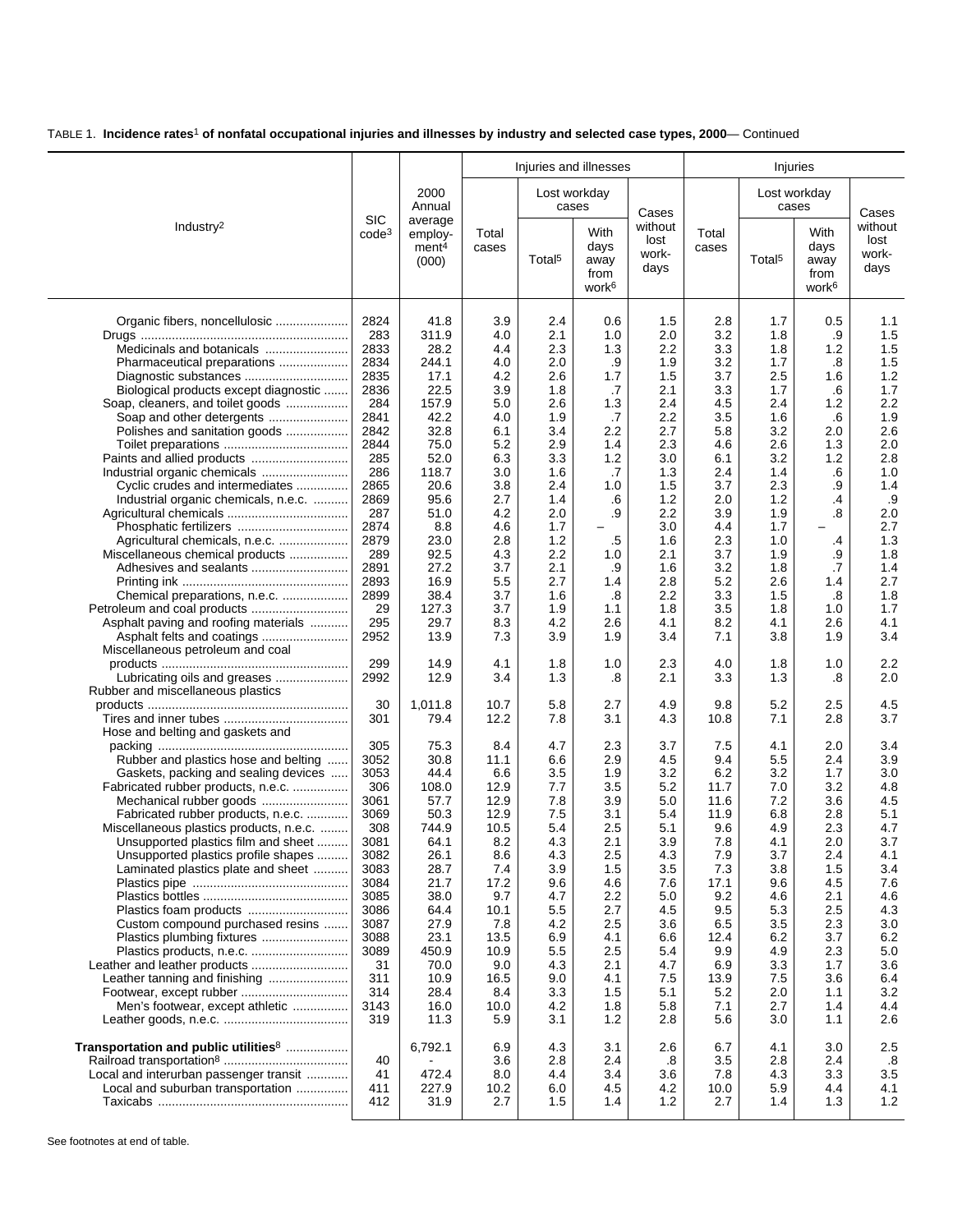|                                                                            |                                 |                                                  |                |                    | Injuries and illnesses                            |                                  |                |                    | Injuries                                          |                                  |
|----------------------------------------------------------------------------|---------------------------------|--------------------------------------------------|----------------|--------------------|---------------------------------------------------|----------------------------------|----------------|--------------------|---------------------------------------------------|----------------------------------|
|                                                                            |                                 | 2000<br>Annual                                   |                |                    | Lost workday<br>cases                             | Cases                            |                |                    | Lost workday<br>cases                             | Cases                            |
| Industry <sup>2</sup>                                                      | <b>SIC</b><br>code <sup>3</sup> | average<br>employ-<br>ment <sup>4</sup><br>(000) | Total<br>cases | Total <sup>5</sup> | With<br>days<br>away<br>from<br>work <sup>6</sup> | without<br>lost<br>work-<br>days | Total<br>cases | Total <sup>5</sup> | With<br>days<br>away<br>from<br>work <sup>6</sup> | without<br>lost<br>work-<br>days |
| Intercity and rural bus transportation                                     | 413                             | 24.6                                             | 7.6            | 4.4                | 4.0                                               | 3.2                              | 7.2            | 4.2                | 3.8                                               | 3.0                              |
|                                                                            | 414                             | 37.8                                             | 4.8            | 2.3                | 1.7                                               | 2.5                              | 4.8            | 2.3                | 1.7                                               | 2.5                              |
|                                                                            | 415                             | 148.0                                            | 6.5            | 2.8                | 2.2                                               | 3.7                              | 6.4            | 2.7                | 2.1                                               | 3.6                              |
| Trucking and courier services,                                             | 42                              | 1,841.6                                          | 7.9            | 4.7                | 3.8                                               | 3.2                              | 7.9            | 4.7                | 3.7                                               | 3.2                              |
| Public warehousing and storage                                             | 421<br>422                      | 1,625.5<br>206.6                                 | 7.8<br>9.0     | 4.6<br>5.0         | 3.8<br>3.0                                        | 3.2<br>4.1                       | 7.7<br>9.0     | 4.6<br>4.9         | 3.8<br>3.0                                        | 3.1<br>4.0                       |
|                                                                            | 44                              | 193.3                                            | 7.0            | 4.1                | 3.6                                               | 2.9                              | 6.9            | 4.1                | 3.6                                               | 2.8                              |
| Water transportation services                                              | 449                             | 126.8                                            | 8.7            | 4.9                | 4.3                                               | 3.8                              | 8.5            | 4.8                | 4.2                                               | 3.7                              |
|                                                                            | 45                              | 1,293.3                                          | 13.9           | 9.4                | 6.7                                               | 4.5                              | 13.4           | 9.1                | 6.4                                               | 4.3                              |
|                                                                            | 451                             | 1,101.3                                          | 14.7           | 10.4               | 7.4                                               | 4.3                              | 14.1           | 10.0               | 7.1                                               | 4.1                              |
| Air transportation, nonscheduled                                           | 452                             | 48.2                                             | 6.5            | 2.5                | 1.8                                               | 4.0                              | 6.3            | 2.4                | 1.7                                               | 4.0                              |
| Airports, flying fields, and services                                      | 458                             | 143.7                                            | 10.9           | 4.5                | 3.3                                               | 6.3                              | 10.6           | 4.4                | 3.1                                               | 6.3                              |
|                                                                            | 47                              | 465.6                                            | 3.2            | 2.0                | 1.2                                               | 1.2                              | 3.1            | 1.9                | 1.2                                               | 1.2<br>.6                        |
| Passenger transportation arrangement<br>Freight transportation arrangement | 472<br>473                      | 217.3<br>192.9                                   | 1.1<br>4.0     | .4<br>2.7          | .3<br>1.7                                         | .7<br>1.3                        | 1.0<br>3.9     | .3<br>2.6          | .3<br>1.6                                         | 1.3                              |
| Miscellaneous transportation services                                      | 478                             | 53.1                                             | 8.2            | 5.4                | 2.8                                               | 2.8                              | 7.9            | 5.2                | 2.8                                               | 2.7                              |
|                                                                            | 48                              | 1,658.9                                          | 2.6            | 1.6                | 1.2                                               | 1.0                              | 2.3            | 1.5                | 1.0                                               | .8                               |
| Telephone communications                                                   | 481                             | 1,155.3                                          | 2.4            | 1.6                | 1.2                                               | .8                               | 2.0            | 1.4                | 1.0                                               | .6                               |
| Cable and other pay television services                                    | 484                             | 214.9                                            | 4.7            | 2.7                | 1.6                                               | 2.0                              | 4.5            | 2.6                | 1.5                                               | 1.9                              |
| Communication services, n.e.c.                                             | 489                             | 20.0                                             | 3.2            | 2.2                | 1.3                                               | 1.1                              | 3.0            | 2.0                | 1.2                                               | .9                               |
| Electric, gas, and sanitary services                                       | 49                              | 852.1                                            | 6.3            | 3.4                | 1.9                                               | 2.8                              | 5.9            | 3.3                | 1.8                                               | 2.6                              |
| Gas production and distribution                                            | 491<br>492                      | 359.3<br>127.9                                   | 4.8<br>6.1     | 2.4<br>3.1         | 1.2<br>1.6                                        | 2.4<br>3.0                       | 4.5<br>5.7     | 2.3<br>3.0         | 1.2<br>1.5                                        | 2.2<br>2.7                       |
|                                                                            | 493                             | 151.8                                            | 4.2            | 2.2                | 1.3                                               | 2.0                              | 4.0            | $2.2\,$            | 1.2                                               | 1.8                              |
|                                                                            | 494                             | 33.5                                             | 8.0            | 4.9                | 2.9                                               | 3.1                              | 7.5            | 4.8                | 2.8                                               | 2.7                              |
|                                                                            | 495                             | 174.6                                            | 10.5           | 6.3                | 3.6                                               | 4.2                              | 10.3           | 6.2                | 3.6                                               | 4.1                              |
|                                                                            |                                 | 30,304.7                                         | 5.9            | 2.7                | 1.7                                               | 3.3                              | 5.8            | 2.6                | 1.6                                               | 3.2                              |
|                                                                            |                                 | 7,002.6                                          | 5.8            | 3.1                | 1.9                                               | 2.7                              | 5.7            | 3.0                | 1.8                                               | 2.7                              |
| Wholesale trade—durable goods                                              | 50                              | 4,189.2                                          | 5.1            | 2.5                | 1.5                                               | 2.6                              | 5.0            | 2.4                | 1.5                                               | 2.6                              |
| Motor vehicles, parts, and supplies                                        | 501                             | 523.9                                            | 7.1            | 3.4                | 1.9                                               | 3.7                              | 6.9            | 3.3                | 1.9                                               | 3.6                              |
| Furniture and homefurnishings                                              | 502                             | 175.9                                            | 5.6            | 3.4                | 1.5                                               | 2.1                              | 5.4            | 3.3                | 1.4                                               | 2.0                              |
| Lumber and construction materials<br>Professional and commercial equipment | 503<br>504                      | 290.8<br>947.0                                   | 9.1<br>2.4     | 4.9<br>1.2         | 2.8<br>.8                                         | 4.3<br>1.2                       | 9.0<br>2.3     | 4.8<br>1.2         | 2.7<br>.8                                         | 4.2<br>1.1                       |
| Metals and minerals, except petroleum                                      | 505                             | 161.1                                            | 10.4           | 5.2                | 3.0                                               | 5.2                              | 10.3           | 5.1                | 2.9                                               | 5.2                              |
|                                                                            | 506                             | 586.8                                            | 2.8            | 1.5                | .9                                                | 1.4                              | 2.7            | 1.4                | .8                                                | 1.3                              |
| Hardware, plumbing and heating                                             |                                 |                                                  |                |                    |                                                   |                                  |                |                    |                                                   |                                  |
|                                                                            | 507                             | 319.9                                            | 5.5            | 2.7                | 1.7                                               | 2.7                              | 5.4            | 2.7                | 1.7                                               | 2.7                              |
| Machinery, equipment, and supplies                                         | 508                             | 844.2                                            | 5.5            | 2.4                | 1.7                                               | 3.1                              | 5.4            | 2.4                | 1.6                                               | 3.0                              |
| Miscellaneous durable goods                                                | 509                             | 339.6                                            | 5.8            | 2.7                | 1.6                                               | 3.1                              | 5.7            | 2.6                | 1.6                                               | 3.1                              |
| Wholesale trade-nondurable goods                                           | 51<br>511                       | 2,813.4<br>272.9                                 | 6.9<br>4.6     | 4.0<br>2.4         | 2.4<br>1.4                                        | 3.0<br>2.2                       | 6.7<br>4.5     | 3.9<br>2.3         | 2.3<br>1.3                                        | 2.9<br>2.2                       |
| Drugs, proprietaries, and sundries                                         | 512                             | 261.7                                            | 3.1            | 1.6                | 1.0                                               | 1.5                              | 2.9            | 1.5                | 1.0                                               | 1.4                              |
| Apparel, piece goods, and notions                                          | 513                             | 215.4                                            | 3.9            | 2.1                | .9                                                | 1.9                              | 3.5            | 1.8                | .9                                                | 1.8                              |
| Groceries and related products                                             | 514                             | 940.6                                            | 9.6            | 6.0                | 3.4                                               | 3.6                              | 9.5            | 5.9                | 3.4                                               | 3.6                              |
| Farm-product raw materials                                                 | 515                             | 99.5                                             | 7.6            | 2.8                | 2.1                                               | 4.8                              | 7.5            | 2.8                | 2.1                                               | 4.7                              |
| Chemicals and allied products                                              | 516                             | 162.3                                            | 4.8            | 2.6                | 1.7                                               | 2.2                              | 4.4            | 2.4                | 1.4                                               | 2.0                              |
| Petroleum and petroleum products<br>Beer, wine, and distilled beverages    | 517<br>518                      | 151.1<br>164.1                                   | 3.6<br>12.1    | 2.0<br>7.4         | 1.5<br>4.8                                        | 1.6<br>4.7                       | 3.5<br>12.1    | 2.0<br>7.3         | 1.5<br>4.8                                        | 1.5<br>4.7                       |
| Miscellaneous nondurable goods                                             | 519                             | 545.9                                            | 6.0            | 3.0                | 1.9                                               | 3.0                              | 5.8            | 2.9                | 1.8                                               | 2.9                              |
|                                                                            |                                 | 23,302.0                                         | 5.9            | 2.5                | 1.6                                               | 3.4                              | 5.8            | 2.4                | 1.6                                               | 3.4                              |
| Building materials and garden supplies                                     | 52                              | 1,011.8                                          | 8.2            | 4.1                | 2.3                                               | 4.1                              | 8.1            | 4.0                | 2.3                                               | 4.1                              |
| Lumber and other building materials                                        | 521<br>523                      | 632.1<br>64.0                                    | 9.8<br>5.5     | 4.9<br>2.7         | 2.8<br>1.5                                        | 4.9<br>2.8                       | 9.7<br>5.5     | 4.9<br>2.7         | 2.7<br>1.5                                        | 4.8<br>2.8                       |
| Paint, glass, and wallpaper stores                                         | 525                             | 171.1                                            | 4.8            | 2.3                | 1.3                                               | 2.6                              | 4.8            | 2.2                | 1.3                                               | 2.5                              |
|                                                                            |                                 |                                                  |                |                    |                                                   |                                  |                |                    |                                                   |                                  |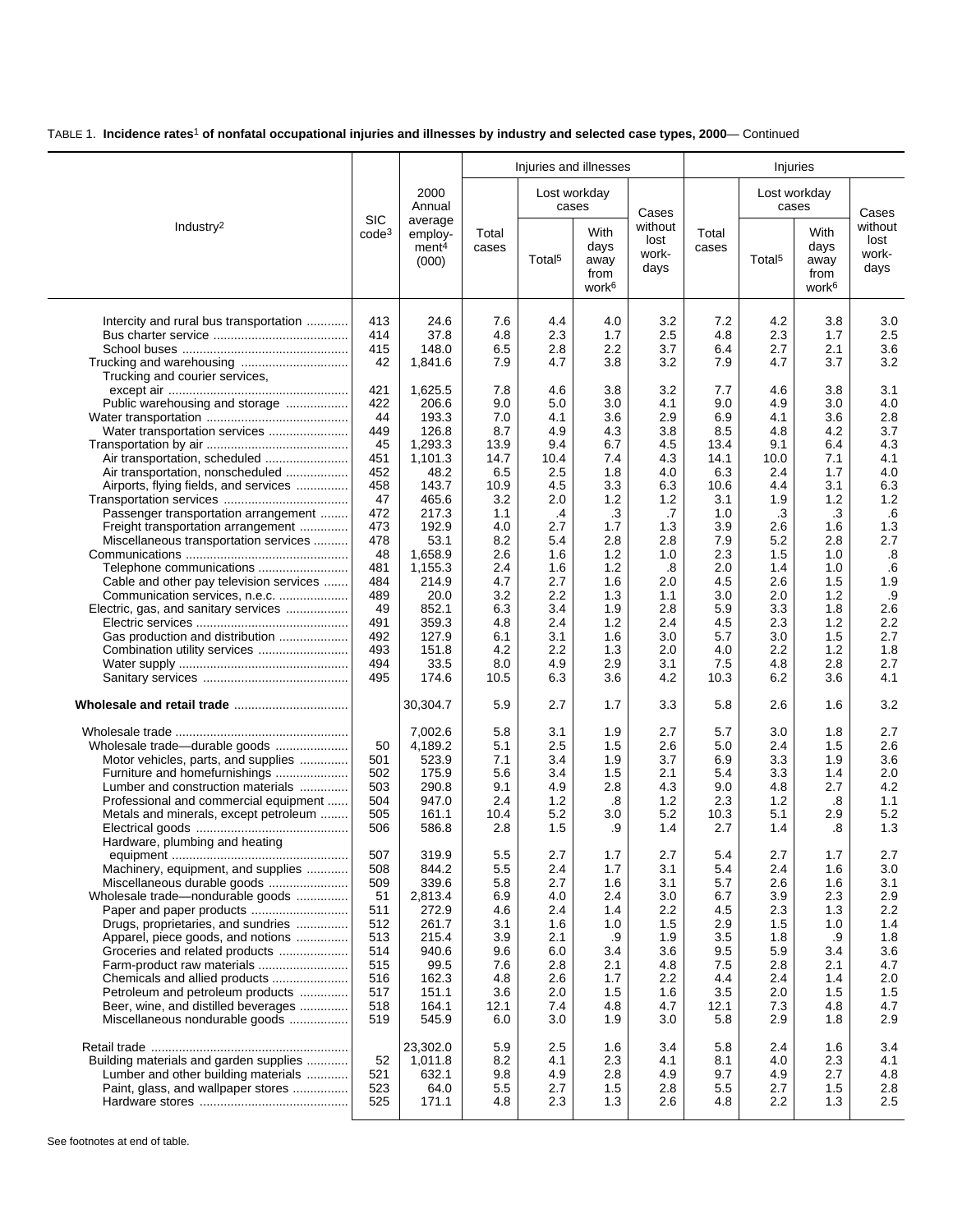|                                                                      |                                 |                                                  |                |                    | Injuries and illnesses                            |                                  |                |                       | Injuries                                          |                                                        |
|----------------------------------------------------------------------|---------------------------------|--------------------------------------------------|----------------|--------------------|---------------------------------------------------|----------------------------------|----------------|-----------------------|---------------------------------------------------|--------------------------------------------------------|
|                                                                      |                                 | 2000<br>Annual                                   |                |                    | Lost workday<br>cases                             | Cases                            |                | Lost workday<br>cases |                                                   | Cases                                                  |
| Industry <sup>2</sup>                                                | <b>SIC</b><br>code <sup>3</sup> | average<br>employ-<br>ment <sup>4</sup><br>(000) | Total<br>cases | Total <sup>5</sup> | With<br>days<br>away<br>from<br>work <sup>6</sup> | without<br>lost<br>work-<br>days | Total<br>cases | Total <sup>5</sup>    | With<br>days<br>away<br>from<br>work <sup>6</sup> | without<br>lost<br>work-<br>days                       |
| Retail nurseries and garden stores                                   | 526                             | 100.5                                            | 5.7            | 2.8                | 2.0                                               | 2.9                              | 5.6            | 2.8                   | 1.9                                               | 2.8                                                    |
|                                                                      | 527                             | 44.0                                             | 5.0            | 2.3                | 1.6                                               | 2.7                              | 5.0            | 2.3                   | 1.6                                               | 2.7                                                    |
|                                                                      | 53                              | 2,874.0                                          | 8.2            | 4.3                | 2.3                                               | 3.9                              | 8.0            | 4.2                   | 2.2                                               | 3.8                                                    |
|                                                                      | 531                             | 2,529.6                                          | 8.4            | 4.5                | 2.4                                               | 3.9                              | 8.2            | 4.4                   | 2.3                                               | 3.8                                                    |
|                                                                      | 533                             | 153.4                                            | 6.7            | 3.0                | 2.0                                               | 3.8                              | 6.7            | 2.9                   | 1.9                                               | 3.7                                                    |
| Miscellaneous general merchandise                                    |                                 |                                                  |                |                    |                                                   |                                  |                |                       |                                                   |                                                        |
|                                                                      | 539                             | 191.0                                            | 7.0            | 3.0                | 1.6                                               | 4.0                              | 7.0            | 3.0                   | 1.5                                               | 4.0                                                    |
|                                                                      | 54                              | 3,476.6                                          | 8.0            | 3.7                | 2.3                                               | 4.4                              | 7.7            | 3.5                   | 2.2                                               | 4.2                                                    |
|                                                                      | 541                             | 3,069.2                                          | 8.4            | 3.8                | 2.4                                               | 4.5                              | 8.1            | 3.7                   | 2.3                                               | 4.4                                                    |
|                                                                      | 542                             | 48.6                                             | 5.4            | 2.5                | 2.3                                               | 2.8                              | 5.1            | 2.4                   | 2.2                                               | 2.7                                                    |
| Fruit and vegetable markets<br>Candy, nut, and confectionery stores  | 543<br>544                      | 29.4<br>29.7                                     | 5.7<br>1.1     | 2.3<br>.8          | 1.0<br>.8                                         | 3.5<br>.3                        | 5.7<br>1.1     | 2.2<br>.8             | 1.0<br>.8                                         | 3.5<br>.3                                              |
|                                                                      | 545                             | 13.5                                             | 5.5            | 2.0                | 1.9                                               | 3.5                              | 5.5            | 2.0                   | 1.9                                               | 3.5                                                    |
|                                                                      | 549                             | 88.0                                             | 5.8            | 2.3                | 1.3                                               | 3.5                              | 5.7            | 2.3                   | 1.3                                               | 3.4                                                    |
| Automotive dealers and service stations                              | 55                              | 2,407.8                                          | 5.6            | 2.1                | 1.6                                               | 3.5                              | 5.5            | 2.1                   | 1.5                                               | 3.4                                                    |
|                                                                      | 551                             | 1,112.8                                          | 6.3            | 2.1                | 1.6                                               | 4.1                              | 6.1            | 2.1                   | 1.6                                               | 4.0                                                    |
|                                                                      | 552                             | 105.6                                            | 2.5            | .6                 | .6                                                | 1.9                              | 2.4            | .6                    | .5                                                | 1.8                                                    |
| Auto and home supply stores                                          | 553                             | 408.6                                            | 6.7            | 3.3                | 2.3                                               | 3.4                              | 6.6            | 3.2                   | 2.3                                               | 3.4                                                    |
| Gasoline service stations                                            | 554                             | 648.8                                            | 4.3            | 1.8                | 1.3                                               | 2.5                              | 4.2            | 1.7                   | 1.2                                               | 2.5                                                    |
|                                                                      | 555                             | 43.0                                             | 4.2            | 1.7                | 1.4                                               | 2.5                              | 4.1            | 1.6                   | 1.4                                               | 2.5                                                    |
|                                                                      | 556                             | 32.8                                             | 5.2            | 1.6                | 1.2                                               | 3.6                              | 5.2            | 1.6                   | 1.2                                               | 3.6                                                    |
|                                                                      | 557                             | 44.1                                             | 3.5            | 1.4                | 1.2                                               | 2.1                              | 3.3            | 1.4                   | 1.2                                               | 1.9                                                    |
| Automotive dealers, n.e.c.                                           | 559                             | 12.1                                             | 6.2            | 1.7                | 1.1                                               | 4.5                              | 6.1            | 1.7                   | 1.1                                               | 4.4                                                    |
| Apparel and accessory stores                                         | 56<br>561                       | 1,196.2<br>82.6                                  | 3.7<br>1.7     | 1.6<br>.5          | 1.0<br>.4                                         | 2.1<br>1.1                       | 3.5<br>1.6     | 1.5<br>.5             | .9<br>.4                                          | 2.1<br>1.1                                             |
| Men's and boys' clothing stores                                      | 562                             | 280.9                                            | 3.2            | 1.5                | 1.0                                               | 1.7                              | 3.1            | 1.4                   | 1.0                                               | 1.6                                                    |
| Women's accessory and speciality stores                              | 563                             | 60.5                                             | 1.3            | .5                 | .5                                                | .7                               | 1.3            | .5                    | .5                                                | .7                                                     |
| Children's and infants' wear stores                                  | 564                             | 55.4                                             | 2.7            | 1.1                | .6                                                | 1.6                              | 2.7            | 1.1                   | .6                                                | 1.6                                                    |
|                                                                      | 565                             | 454.5                                            | 5.3            | 2.2                | 1.3                                               | 3.1                              | 5.2            | 2.1                   | 1.2                                               | 3.1                                                    |
|                                                                      | 566                             | 195.3                                            | 3.0            | 1.4                | .9                                                | 1.6                              | 2.8            | 1.3                   | .7                                                | 1.5                                                    |
| Miscellaneous apparel and accessory                                  |                                 |                                                  |                |                    |                                                   |                                  |                |                       |                                                   |                                                        |
|                                                                      | 569                             | 67.2                                             | 1.6            | .7                 | .5                                                | .9                               | 1.6            | .7                    | .5                                                | .9                                                     |
| Furniture and homefurnishings stores                                 | 57                              | 1,128.6                                          | 4.7            | 2.2                | 1.5                                               | 2.6                              | 4.7            | 2.2                   | 1.5                                               | 2.5                                                    |
| Furniture and homefurnishings stores                                 | 571                             | 574.9                                            | 6.2            | 3.0                | 2.0                                               | 3.2                              | 6.1            | 3.0                   | 2.0                                               | 3.1                                                    |
| Household appliance stores<br>Radio, television, and computer stores | 572<br>573                      | 74.4<br>479.3                                    | 5.5<br>2.8     | 2.8<br>1.0         | 2.1<br>.7                                         | 2.8<br>1.8                       | 5.4<br>2.7     | 2.7<br>1.0            | 2.1<br>.7                                         | 2.7<br>1.8                                             |
|                                                                      | 58                              | 8,131.9                                          | 5.3            | 1.7                | 1.3                                               | 3.6                              | 5.2            | 1.6                   | 1.3                                               | 3.6                                                    |
|                                                                      | 59                              | 3,075.2                                          | 3.9            | 1.7                | 1.1                                               | 2.1                              | 3.7            | 1.6                   | 1.0                                               | 2.0                                                    |
| Drug stores and proprietary stores                                   | 591                             | 672.3                                            | 3.5            | 1.3                | 1.0                                               | 2.2                              | 3.3            | 1.2                   | .9                                                | 2.1                                                    |
|                                                                      | 592                             | 114.6                                            | 1.4            | .9                 | .8                                                | .5                               | 1.3            | .8                    | .7                                                | .5                                                     |
|                                                                      | 593                             | 131.6                                            | 3.4            | 1.9                | 1.1                                               | 1.5                              | 3.3            | 1.8                   | 1.1                                               | 1.5                                                    |
| Miscellaneous shopping goods stores                                  | 594                             | 1,112.4                                          | 3.5            | 1.3                | .9                                                | 2.2                              | 3.5            | 1.3                   | .8                                                | 2.2                                                    |
|                                                                      | 596                             | 402.7                                            | 5.6            | 2.9                | 1.6                                               | 2.6                              | 4.9            | 2.6                   | 1.5                                               | 2.3                                                    |
|                                                                      | 598                             | 94.5                                             | 10.4           | 5.8                | 3.3                                               | 4.7                              | 10.4           | 5.7                   | 3.2                                               | 4.7                                                    |
|                                                                      | 599                             | 547.1                                            | 2.7            | 1.3                | .9                                                | 1.5                              | 2.6            | 1.2                   | .8                                                | 1.4                                                    |
| Finance, insurance, and real estate                                  |                                 | 7,436.1                                          | 1.9            | .8                 | .6                                                | 1.1                              | 1.6            | .7                    | .5                                                | .9                                                     |
|                                                                      | 60                              | 2,029.7                                          | 1.4            | $.5\,$             | .4                                                | .9                               | 1.2            | .4                    | $\cdot$ 3                                         | $\boldsymbol{.8}$                                      |
| Central reserve depositories                                         | 601                             | 25.4                                             | 1.9            | 1.0                | .5                                                | .9                               | 1.7            | .9                    | $\cdot$                                           | .9                                                     |
|                                                                      | 602                             | 1,428.9                                          | 1.3            | $.5\,$             | $\cdot$                                           | .9                               | 1.2            | .4                    | .3                                                | ${\bf .8}$                                             |
|                                                                      | 603                             | 252.4                                            | 1.6            | .7                 | .5                                                | 1.0                              | 1.3            | $.5\,$                | $\cdot$                                           | .8                                                     |
|                                                                      | 606                             | 193.8                                            | 1.8            | $\cdot$            | .6                                                | 1.1                              | 1.5            | $.5\,$                | $.5\,$                                            | $1.0\,$                                                |
| Foreign bank and branches and agencies                               | 608                             | 25.7                                             | .6             | $\cdot$            | .2                                                | .3                               | .6             | .2                    | $\cdot$                                           | $.3\,$                                                 |
| Functions closely related to banking                                 | 609                             | 103.4                                            | .8             | $\cdot$            | $\cdot$                                           | .5                               | .5             | $\cdot$               | $.2\,$                                            | ${\bf .3}$                                             |
|                                                                      | 61                              | 683.8                                            | 1.1            | $\cdot$ 3          | .3                                                | .8                               | .8             | $.2\phantom{0}$       | $\cdot$                                           | ${\bf .6}$                                             |
| Business credit institutions                                         | 615<br>616                      | 142.7                                            | 1.6            | $.5\,$<br>$\cdot$  | .4<br>$\cdot$                                     | 1.1                              | 1.1            | .3<br>$\cdot$ .2      | $\cdot$<br>$\cdot$ 1                              | $.\overline{\begin{array}{c} 8 \\ 3 \\ 3 \end{array}}$ |
| Mortgage bankers and brokers<br>Security and commodity brokers       | 62                              | 310.9<br>754.3                                   | .5<br>.6       | $\cdot$ .2         | $\cdot$ .2                                        | .3<br>.4                         | .4<br>.5       | $\cdot$               | .1                                                |                                                        |
|                                                                      |                                 |                                                  |                |                    |                                                   |                                  |                |                       |                                                   |                                                        |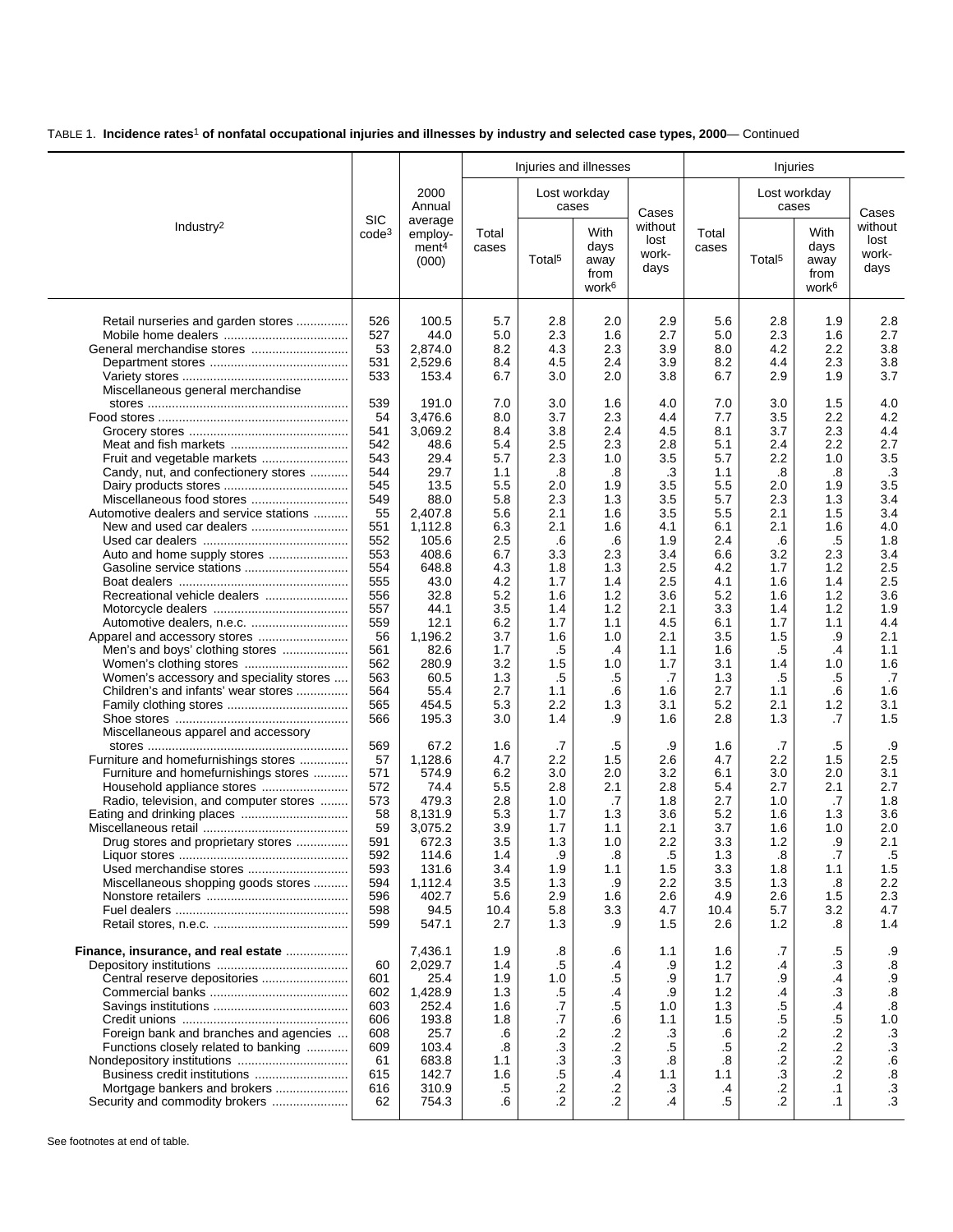|                                                                                                                                                                                                                                                                                                                                                                                                                                                                                                                                                                                                                                                                                                                                                                                                                                                                                                                                                                                                                                                                        |                                                                                                                                             |                                                                                                                                                                                       |                                                                                                                                              |                                                                                                                                                                                                         | Injuries and illnesses                                                                                                                  |                                                                                                                                         |                                                                                                                                            |                                                                                                                                                  | Injuries                                                                                                                                                           |                                                                                                                                                                             |
|------------------------------------------------------------------------------------------------------------------------------------------------------------------------------------------------------------------------------------------------------------------------------------------------------------------------------------------------------------------------------------------------------------------------------------------------------------------------------------------------------------------------------------------------------------------------------------------------------------------------------------------------------------------------------------------------------------------------------------------------------------------------------------------------------------------------------------------------------------------------------------------------------------------------------------------------------------------------------------------------------------------------------------------------------------------------|---------------------------------------------------------------------------------------------------------------------------------------------|---------------------------------------------------------------------------------------------------------------------------------------------------------------------------------------|----------------------------------------------------------------------------------------------------------------------------------------------|---------------------------------------------------------------------------------------------------------------------------------------------------------------------------------------------------------|-----------------------------------------------------------------------------------------------------------------------------------------|-----------------------------------------------------------------------------------------------------------------------------------------|--------------------------------------------------------------------------------------------------------------------------------------------|--------------------------------------------------------------------------------------------------------------------------------------------------|--------------------------------------------------------------------------------------------------------------------------------------------------------------------|-----------------------------------------------------------------------------------------------------------------------------------------------------------------------------|
|                                                                                                                                                                                                                                                                                                                                                                                                                                                                                                                                                                                                                                                                                                                                                                                                                                                                                                                                                                                                                                                                        |                                                                                                                                             | 2000<br>Annual                                                                                                                                                                        |                                                                                                                                              |                                                                                                                                                                                                         | Lost workday<br>cases                                                                                                                   | Cases                                                                                                                                   |                                                                                                                                            |                                                                                                                                                  | Lost workday<br>cases                                                                                                                                              | Cases                                                                                                                                                                       |
| Industry <sup>2</sup>                                                                                                                                                                                                                                                                                                                                                                                                                                                                                                                                                                                                                                                                                                                                                                                                                                                                                                                                                                                                                                                  | <b>SIC</b><br>code <sup>3</sup>                                                                                                             | average<br>employ-<br>ment <sup>4</sup><br>(000)                                                                                                                                      | Total<br>cases                                                                                                                               | Total <sup>5</sup>                                                                                                                                                                                      | With<br>days<br>away<br>from<br>work <sup>6</sup>                                                                                       | without<br>lost<br>work-<br>days                                                                                                        | Total<br>cases                                                                                                                             | Total <sup>5</sup>                                                                                                                               | With<br>days<br>away<br>from<br>work <sup>6</sup>                                                                                                                  | without<br>lost<br>work-<br>days                                                                                                                                            |
| Security brokers and dealers<br>Commodity contracts brokers and dealers<br>Security and commodity exchanges<br>Security and commodity services<br>Medical service and health insurance<br>Fire, marine, and casualty insurance<br>Insurance agents, brokers, and service<br>Real estate operators and lessors<br>Real estate agents and managers<br>Subdividers and developers<br>Holding and other investment offices                                                                                                                                                                                                                                                                                                                                                                                                                                                                                                                                                                                                                                                 | 621<br>622<br>623<br>628<br>63<br>631<br>632<br>633<br>635<br>636<br>64<br>65<br>651<br>653<br>654<br>655<br>67<br>671<br>672<br>673<br>679 | 553.6<br>19.4<br>9.3<br>172.0<br>1,461.0<br>359.1<br>379.3<br>548.0<br>23.6<br>77.8<br>758.7<br>1,504.7<br>590.3<br>746.9<br>43.3<br>124.3<br>243.9<br>105.3<br>28.9<br>54.1<br>55.6  | 0.5<br>.7<br>2.1<br>.8<br>1.9<br>1.3<br>2.6<br>2.0<br>1.3<br>1.1<br>1.0<br>4.1<br>5.0<br>3.3<br>1.2<br>5.6<br>1.3<br>1.5<br>2.1<br>1.1<br>.9 | 0.2<br>$\cdot$<br>$\boldsymbol{.8}$<br>$\cdot$ 3<br>$\cdot$<br>$.5\,$<br>1.1<br>.7<br>$\cdot$ .2<br>$\boldsymbol{.8}$<br>$\cdot$<br>2.0<br>2.6<br>1.5<br>.8<br>2.9<br>.7<br>.9<br>.7<br>$\cdot$ 3<br>.7 | 0.1<br>.2<br>.8<br>.3<br>.5<br>.4<br>$\cdot$ 7<br>.5<br>.2<br>.8<br>.3<br>1.4<br>1.8<br>1.1<br>.6<br>2.1<br>.5<br>.7<br>.3<br>.2<br>.5  | 0.3<br>.4<br>1.3<br>.4<br>1.2<br>.8<br>1.4<br>1.4<br>1.0<br>.3<br>.6<br>2.1<br>2.5<br>1.8<br>.4<br>2.8<br>.7<br>.7<br>1.4<br>.8<br>.2   | 0.4<br>.6<br>2.1<br>.6<br>1.3<br>1.0<br>1.7<br>1.4<br>1.3<br>.6<br>.8<br>4.0<br>4.9<br>3.3<br>1.0<br>5.3<br>1.2<br>1.3<br>1.9<br>1.0<br>.9 | 0.1<br>.2<br>.8<br>.3<br>.5<br>$\cdot$<br>.8<br>.5<br>$\overline{2}$<br>.4<br>.3<br>2.0<br>2.5<br>1.5<br>.7<br>2.6<br>.6<br>.8<br>.6<br>.3<br>.7 | 0.1<br>.2<br>$\boldsymbol{.8}$<br>.3<br>$\cdot$<br>.4<br>.5<br>.4<br>$\cdot$<br>.3<br>$\cdot$<br>1.4<br>1.8<br>1.1<br>.5<br>1.8<br>.4<br>.6<br>.3<br>$\cdot$<br>.5 | 0.3<br>$\cdot$<br>1.3<br>.3<br>$\boldsymbol{.8}$<br>.6<br>.9<br>1.0<br>1.0<br>.3<br>$.5\,$<br>2.0<br>2.4<br>1.8<br>.3<br>2.7<br>.6<br>.5<br>1.3<br>${\bf .8}$<br>$\cdot$ .2 |
| Camps and recreational vehicle parks<br>Laundry, cleaning, and garment services<br>Photographic studios, portrait<br>Funeral service and crematories<br>Miscellaneous personal services<br>Credit reporting and collection<br>Mailing, reproduction, stenographic                                                                                                                                                                                                                                                                                                                                                                                                                                                                                                                                                                                                                                                                                                                                                                                                      | 70<br>701<br>703<br>72<br>721<br>722<br>723<br>724<br>726<br>729<br>73<br>732<br>733<br>734                                                 | 37,686.2<br>1,881.5<br>1,813.5<br>49.3<br>1,246.6<br>441.8<br>69.8<br>423.0<br>10.2<br>101.8<br>196.0<br>9,860.3<br>158.1<br>329.1<br>1,005.2                                         | 4.9<br>6.9<br>7.1<br>1.8<br>3.3<br>6.2<br>2.9<br>1.1<br>.2<br>1.6<br>1.5<br>3.2<br>1.6<br>2.9<br>7.0                                         | 2.2<br>3.3<br>3.4<br>.9<br>1.6<br>3.1<br>1.2<br>.4<br>(9)<br>.9<br>.6<br>1.5<br>$.5\,$<br>1.7<br>3.2                                                                                                    | 1.4<br>1.9<br>2.0<br>.7<br>.9<br>1.7<br>.8<br>.4<br>(9)<br>.7<br>.4<br>1.0<br>$\cdot$<br>1.0<br>2.1                                     | 2.6<br>3.6<br>3.7<br>.9<br>1.7<br>3.0<br>1.7<br>.7<br>.2<br>.7<br>.9<br>1.7<br>1.1<br>1.3<br>3.8                                        | 4.6<br>6.8<br>6.9<br>1.8<br>3.1<br>6.0<br>2.8<br>.8<br>$\cdot$<br>1.6<br>1.5<br>3.1<br>1.0<br>2.7<br>6.9                                   | 2.2<br>3.2<br>3.3<br>.9<br>1.5<br>3.0<br>1.2<br>.3<br>(9)<br>.9<br>.6<br>1.5<br>.4<br>1.5<br>3.2                                                 | 1.3<br>1.9<br>1.9<br>.7<br>.9<br>1.6<br>.8<br>.3<br>(9)<br>.7<br>.4<br>.9<br>$\cdot$<br>.9<br>2.1                                                                  | 2.4<br>3.6<br>3.6<br>.9<br>1.6<br>3.0<br>1.7<br>.5<br>$.2\,$<br>$.7\,$<br>.9<br>1.6<br>.6<br>1.2<br>3.8                                                                     |
| Miscellaneous equipment rental and<br>$\begin{minipage}{.4\linewidth} \textbf{leasing} \end{minipage} \begin{minipage}{.4\linewidth} \textbf{leasing} \end{minipage} \begin{minipage}{.4\linewidth} \textbf{else} \end{minipage} \begin{minipage}{.4\linewidth} \textbf{else} \end{minipage} \begin{minipage}{.4\linewidth} \textbf{else} \end{minipage} \begin{minipage}{.4\linewidth} \textbf{else} \end{minipage} \begin{minipage}{.4\linewidth} \textbf{else} \end{minipage} \begin{minipage}{.4\linewidth} \textbf{else} \end{minipage} \begin{minipage}{.4\linewidth} \textbf{else}$<br>Personnel supply services<br>Computer and data processing services<br>Miscellaneous business services<br>Auto repair, services, and parking<br>Automotive rentals, no drivers<br>Automotive repair shops<br>Automotive services, except repair<br>Miscellaneous repair services<br>Reupholstery and furniture repair<br>Miscellaneous repair shops<br>Motion picture distribution and services<br>Amusement and recreation services<br>Dance studios, schools, and halls | 735<br>736<br>737<br>738<br>75<br>751<br>752<br>753<br>754<br>76<br>762<br>764<br>769<br>78<br>782<br>783<br>784<br>79<br>791<br>793        | 275.9<br>3,830.9<br>2,148.3<br>1,810.8<br>1,230.3<br>220.5<br>78.9<br>676.8<br>254.1<br>366.2<br>104.3<br>23.3<br>232.6<br>590.3<br>17.0<br>135.5<br>165.4<br>1,773.9<br>29.2<br>80.4 | 7.0<br>4.4<br>.9<br>3.6<br>5.0<br>6.4<br>4.5<br>4.7<br>4.7<br>4.9<br>5.0<br>4.9<br>5.0<br>3.4<br>4.8<br>4.3<br>1.7<br>6.9<br>2.4<br>4.6      | 3.6<br>1.9<br>.4<br>1.8<br>2.2<br>2.9<br>2.3<br>1.9<br>2.2<br>2.5<br>2.6<br>2.2<br>2.5<br>1.4<br>2.6<br>1.0<br>.4<br>3.3<br>.4<br>1.6                                                                   | 2.2<br>1.2<br>$\cdot$<br>1.2<br>1.7<br>1.9<br>2.0<br>1.6<br>1.6<br>1.8<br>2.1<br>1.5<br>1.8<br>.8<br>.9<br>.8<br>.3<br>1.8<br>.3<br>1.5 | 3.4<br>2.5<br>.5<br>1.8<br>2.9<br>3.5<br>2.2<br>2.8<br>2.6<br>2.4<br>2.4<br>2.8<br>2.5<br>2.0<br>2.1<br>3.3<br>1.4<br>3.7<br>2.0<br>3.0 | 6.7<br>4.2<br>.8<br>3.5<br>4.9<br>6.3<br>4.4<br>4.6<br>4.7<br>4.8<br>4.9<br>4.8<br>4.9<br>3.2<br>4.6<br>4.3<br>1.7<br>6.7<br>2.4<br>4.6    | 3.5<br>1.8<br>.4<br>1.7<br>2.1<br>2.8<br>2.2<br>1.9<br>2.1<br>2.4<br>2.6<br>2.1<br>2.4<br>1.4<br>2.5<br>1.0<br>.4<br>3.1<br>.4<br>1.6            | 2.1<br>1.2<br>.2<br>1.1<br>1.6<br>1.8<br>1.9<br>1.6<br>1.5<br>1.8<br>2.1<br>1.5<br>1.7<br>.8<br>.8<br>.8<br>.3<br>1.7<br>.3<br>1.5                                 | 3.3<br>2.4<br>.4<br>1.8<br>2.8<br>3.5<br>2.2<br>2.7<br>2.5<br>2.4<br>2.3<br>2.6<br>2.4<br>1.9<br>2.1<br>3.3<br>1.3<br>3.5<br>2.0<br>3.0                                     |